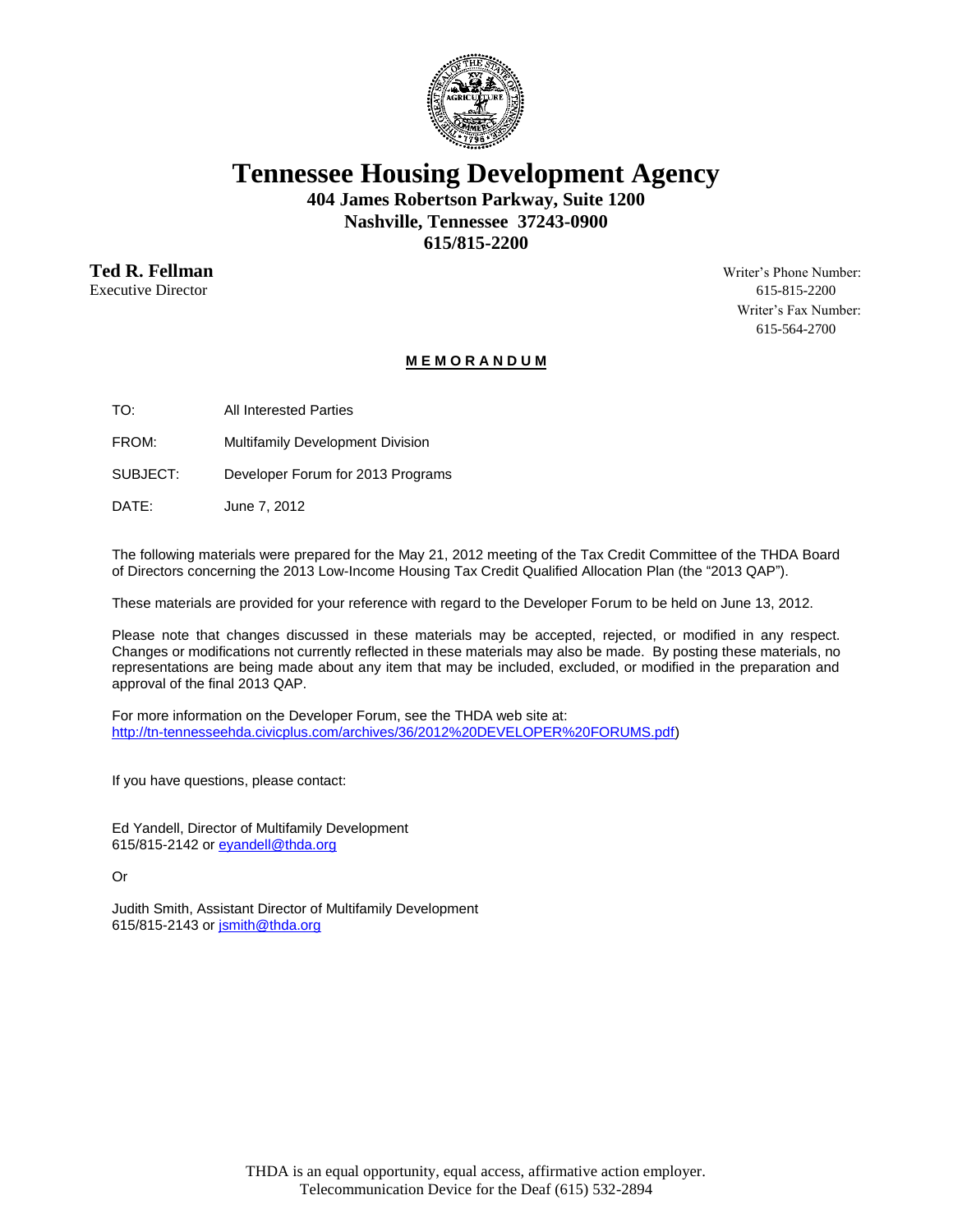

# **Tennessee Housing Development Agency**

**404 James Robertson Parkway, Suite 1200 Nashville, Tennessee 37243-0900 615/815-2200** 

Executive Director 615-815-2142

**Ted R. Fellman** Writer's Phone Number: Writer's Fax Number: 615-564-2700 Writer's E-mail Address: eyandell@thda.org

#### **M E M O R A N D U M**

TO: THDA Board of Directors

FROM: Ed Yandell Director of Multifamily Development

> Judith Smith Assistant Director of Multifamily Development

SUBJECT: Materials for May 21, 2012 Tax Credit Committee Meeting

DATE: May 11, 2012

As you know, we are undertaking the process of making substantial improvements and revisions to the Low-Income Housing Tax Credit Qualified Allocation Plan for 2013 (the "2013 QAP"). The 2013 QAP is the document that will reflect the eligibility requirements, scoring criteria, and overall process for the 2013 competitive tax credit round. As the tax credit program is highly competitive, the contents of the QAP are extremely important in the ongoing administration of the program.

The following materials are included with this memo to facilitate discussions on May 21:

- 1) Update/proposal regarding each of the following strategic areas:
	- a. Stratification of scoring system
		- b. Prior performance of development team
		- c. Energy efficient design
		- d. Income targeting
		- e. Community characteristics/need
		- f. Cure process
		- g. Supportive services
		- h. Preservation Set-Aside

We wish to gratefully acknowledge the assistance of Michael Blade, Assistant General Counsel for Multifamily Development, Donna Duarte, Senior Liaison for Multifamily Programs, and Mick Nelson, Policy Analyst, in the preparation of these materials.

Please let us know if you have questions.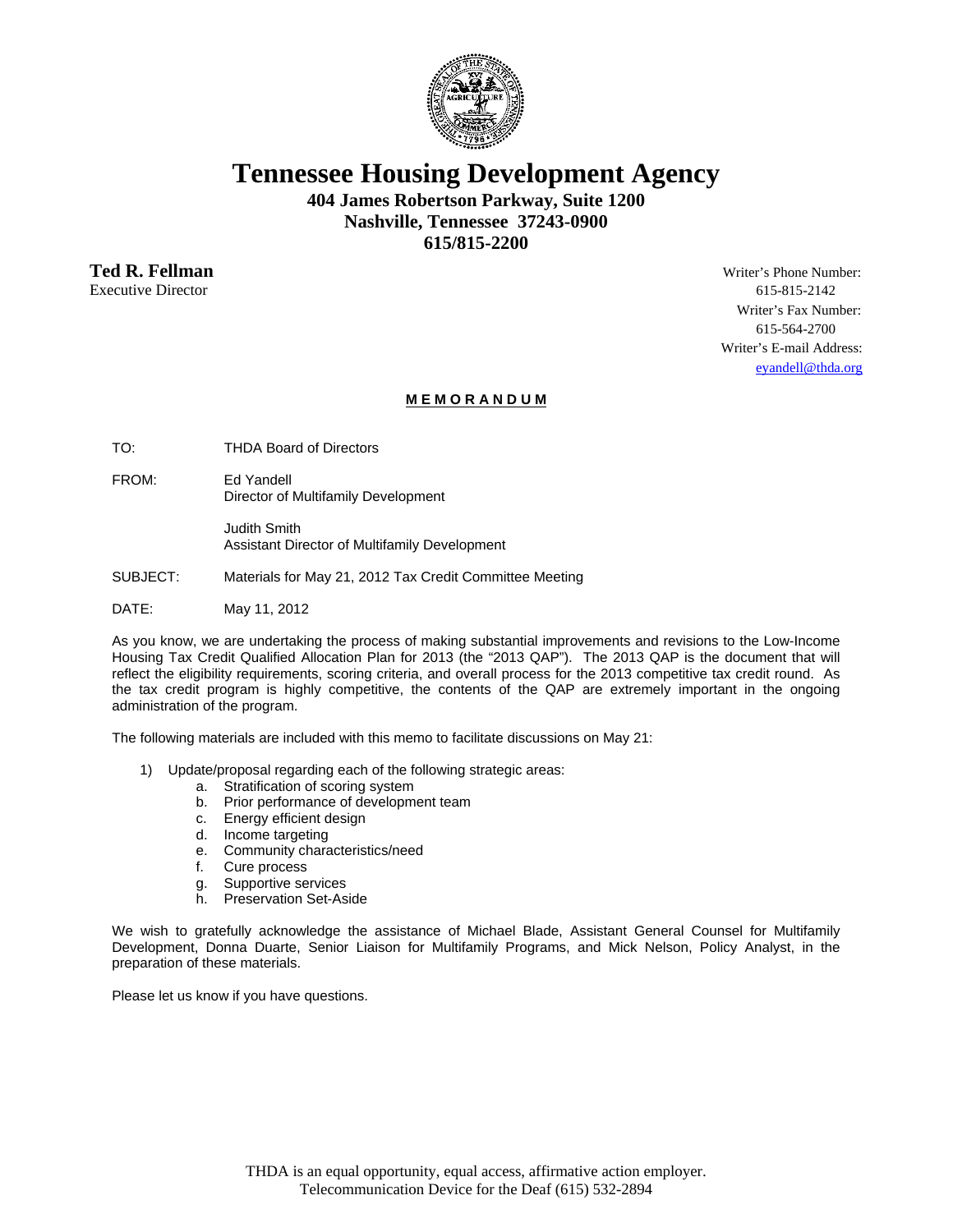Low-Income Housing Tax Credit Program 2013 Qualified Allocation Plan Areas of Strategic Focus May 21, 2012

### **STRATIFICATION OF SCORING SYSTEM**

The process of choosing developments to receive an allocation of Tax Credit is extremely competitive. In a typical year, the ratio of demand to supply is 2.25:1.

For the 2013 QAP, staff's intent is to restructure the scoring system such that a large number of scoring ties will be much less likely. These modifications to the scoring system will also focus more closely on the types of developments we wish to encourage.

In addition, the current QAP incorporates a tie-breaker based on the lowest tax credit requested per square foot of heated, low-income, residential floor space (including common areas). In the past, the tiebreaker has played an important role in determining which applications receive a reservation of tax credits. Re-structuring the scoring system may result in fewer ties, but some consideration still will need to be given to an appropriate tie breaker.

Additional Information:

- 1) Please see attached comparison of 2009-2012 scoring and draft of criteria for 2013 scoring.
- 2) Current QAP requirements regarding Fair Housing Act compliance include "visitability" criteria for multifamily dwellings. These features make the units more accessible to visitors with disabilities.
	- a. Language will be added to the 2013 QAP to address visitability for newly constructed single family units, duplexes, triplexes, and townhomes since these types of units are currently exempt.
	- b. Single family units, duplexes, triplexes, and townhomes undergoing rehabilitation will be exempt.
- 3) Staff is researching how other states incorporate one or more tiebreakers into their QAP.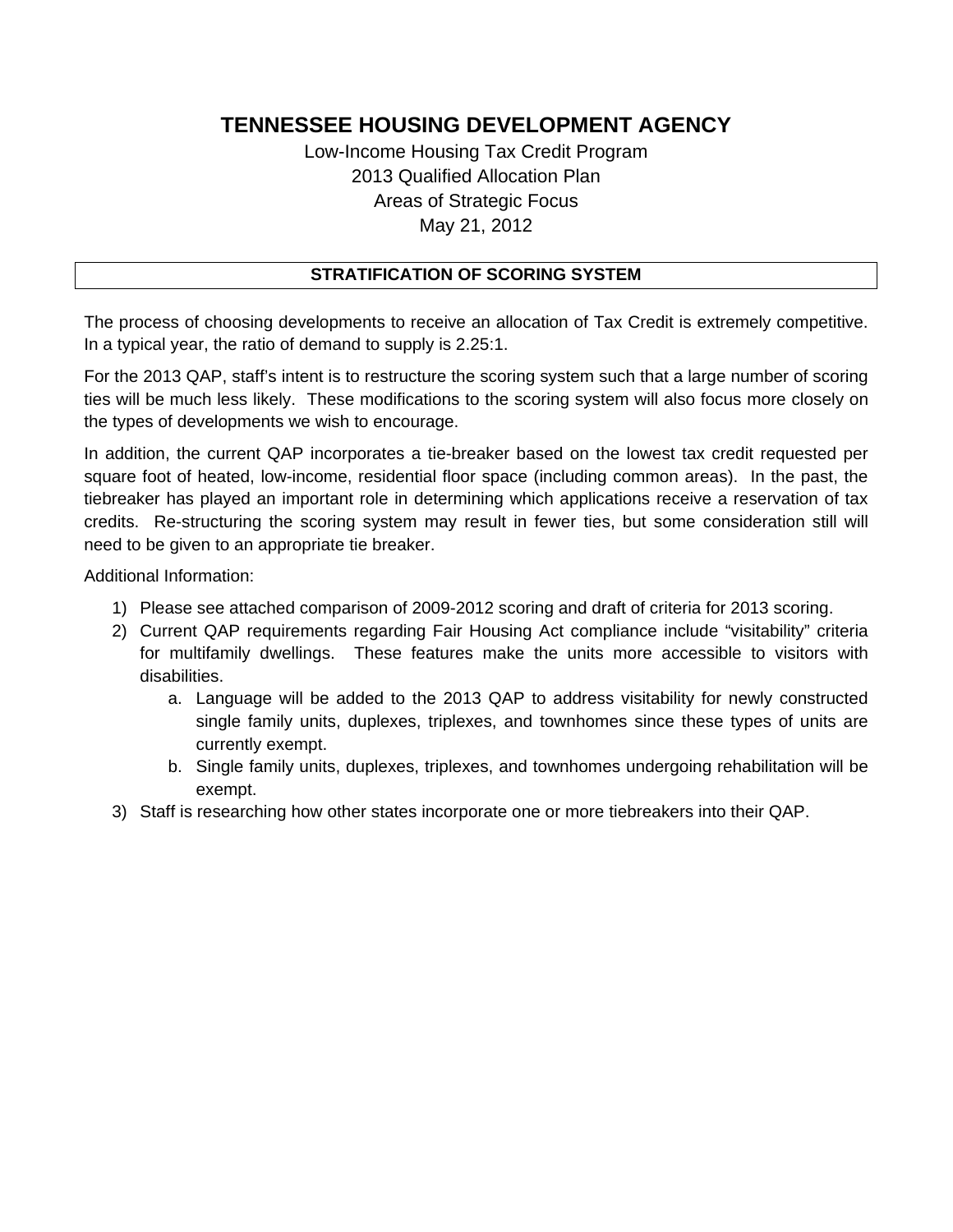#### **COMPARISON OF TAX CREDIT SCORING: 2009 THROUGH 2012**

| MAY BE CHOSEN COLLECTIVELY<br><b>NEW CRITERION</b>                                                  | <b>SCORING 2009</b>        |                                  | SCORING 2010       |                     |                                  | SCORING 2011       |                            |                                              | <b>SCORING 2012</b> |                            |                                              |                    |
|-----------------------------------------------------------------------------------------------------|----------------------------|----------------------------------|--------------------|---------------------|----------------------------------|--------------------|----------------------------|----------------------------------------------|---------------------|----------------------------|----------------------------------------------|--------------------|
| <b>CONTENT OF SECTION</b>                                                                           | <b>MAX</b><br><b>SCORE</b> | <b>ITEM</b><br><b>SCORE</b>      | % OF<br><b>MAX</b> | MAX<br><b>SCORE</b> | <b>ITEM</b><br><b>SCORE</b>      | % OF<br><b>MAX</b> | <b>MAX</b><br><b>SCORE</b> | <b>ITEM</b><br><b>SCORE</b>                  | % OF<br><b>MAX</b>  | <b>MAX</b><br><b>SCORE</b> | ITEM<br><b>SCORE</b>                         | % OF<br><b>MAX</b> |
| DEVELOPMENT LOCATION AND HOUSING NEEDS<br><b>HOUSING NEEDS IN COUNTY</b>                            | 55                         |                                  | 20.3%              | 55                  |                                  | 20.3%              | 27                         |                                              | 14.9%               | 27                         |                                              | 14.9%              |
| <b>MARKET STUDY</b>                                                                                 | 50<br>0                    |                                  | 18.5%<br>0.0%      | 50<br>0             |                                  | 18.5%<br>0.0%      | 0<br>22                    |                                              | 0.0%<br>12.2%       | 0<br>22                    |                                              | 0.0%<br>12.2%      |
| PROXIMITY TO AMMENITIES                                                                             | $\mathbf 0$                |                                  | 0.0%               | 0                   |                                  | 0.0%               | 10                         |                                              | 5.5%                | 10                         |                                              | 5.5%               |
| <b>FULL SERVICE GROCERY</b><br>FULL SERVICE RESTAURANT OR RETAIL CENTER                             |                            | $\overline{0}$<br>$\overline{0}$ | 0.0%<br>0.0%       |                     | $\overline{0}$<br>$\overline{0}$ | 0.0%<br>0.0%       |                            | $\overline{1}$<br>$\overline{1}$             | 0.6%<br>0.6%        |                            | $\blacktriangleleft$                         | 0.6%<br>0.6%       |
| PUBLIC TRANSPORTATION                                                                               |                            | $\overline{0}$                   | 0.0%               |                     | $\overline{0}$                   | 0.0%               |                            | 1                                            | 0.6%                |                            |                                              | 0.6%               |
| FULL SERVICE BANK OR CREDIT UNION<br>PUBLIC OR PRIVATE NON-PROFIT EDUCATIONAL INSTITUTION           |                            | $\overline{0}$<br>$\overline{0}$ | 0.0%<br>0.0%       |                     | $\Omega$<br>$\overline{0}$       | 0.0%<br>0.0%       |                            | $\overline{1}$<br>$\mathbf{1}$               | 0.6%<br>0.6%        |                            | $\overline{1}$<br>$\mathbf{1}$               | 0.6%<br>0.6%       |
| <b>DOCTOR'S OFFICE</b>                                                                              |                            | $\overline{0}$                   | 0.0%               |                     | $\overline{0}$                   | 0.0%               |                            | $\blacktriangleleft$                         | 0.6%                |                            |                                              | 0.6%               |
| PUBLIC RECREATION OR COMMUNITY CENTER<br><b>LIBRARY</b>                                             |                            | $\overline{0}$<br>$\overline{0}$ | 0.0%<br>0.0%       |                     | $\overline{0}$<br>$\overline{0}$ | 0.0%<br>0.0%       |                            | $\overline{1}$<br>$\blacktriangleleft$       | 0.6%<br>0.6%        |                            | $\blacksquare$<br>$\blacktriangleleft$       | 0.6%<br>0.6%       |
| <b>PUBLIC PARK</b>                                                                                  |                            | $\overline{0}$                   | 0.0%               |                     | $\overline{0}$                   | 0.0%               |                            | $\blacktriangleleft$                         | 0.6%                |                            | $\blacktriangleleft$                         | 0.6%               |
| POLICE OR SHERIFF STATION                                                                           |                            | $\overline{0}$                   | 0.0%               |                     | $\overline{0}$                   | 0.0%               |                            | $\overline{1}$                               | 0.6%                |                            | $\overline{1}$                               | 0.6%               |
| <b>FIRE STATION</b><br>CONVENIENCE STORE/GAS STATION                                                |                            | $\overline{0}$<br>$\overline{0}$ | 0.0%<br>0.0%       |                     | $\overline{0}$<br>$\overline{0}$ | 0.0%<br>0.0%       |                            | $\blacktriangleleft$<br>$\blacktriangleleft$ | 0.6%<br>0.6%        |                            | $\blacktriangleleft$<br>$\blacktriangleleft$ | 0.6%<br>0.6%       |
| OVERALL AFFORDABLE HOUSING OCCUPANCY                                                                | $\mathbf 0$                |                                  | 0.0%               | 0                   |                                  | 0.0%               | $\overline{7}$             |                                              | 3.9%                | $\overline{7}$             |                                              | 3.9%               |
| 94%                                                                                                 |                            | 0<br>0                           | 0.0%               |                     | 0<br>0                           | 0.0%<br>0.0%       |                            | 1<br>$\overline{2}$                          | 0.6%                |                            | $\overline{2}$                               | 0.6%               |
| 95%<br>96%                                                                                          |                            | 0                                | 0.0%<br>0.0%       |                     | 0                                | 0.0%               |                            | 3                                            | 1.1%<br>1.7%        |                            | 3                                            | 1.1%<br>1.7%       |
| 97%                                                                                                 |                            | 0                                | 0.0%               |                     | 0                                | 0.0%               |                            | $\overline{4}$                               | 2.2%                |                            | $\overline{4}$                               | 2.2%               |
| 98%<br>99%                                                                                          |                            | $\mathbf 0$<br>$\Omega$          | 0.0%<br>0.0%       |                     | $\mathbf 0$<br>0                 | 0.0%<br>0.0%       |                            | 5<br>6                                       | 2.8%<br>3.3%        |                            | 5<br>6                                       | 2.8%<br>3.3%       |
| 100%                                                                                                |                            | 0                                | 0.0%               |                     | 0                                | 0.0%               |                            | $\overline{7}$                               | 3.9%                |                            | $\overline{7}$                               | 3.9%               |
| MINIMUM 93% OCCPANCY BY 12 MONTHS FROM COMPLETION                                                   | $\mathsf 0$                |                                  | 0.0%               | 0                   |                                  | 0.0%               | 5                          |                                              | 2.8%                | 5                          |                                              | 2.8%               |
| N IDENTIFIED AREA OF AFFORDABLE HOUSING NEED<br>NON-QCT COVERED BY CRP                              | 5                          | 5                                | 1.8%<br>1.8%       | 5                   | 5                                | 1.8%<br>1.8%       | 5                          | 5                                            | 2.8%<br>2.8%        | 5                          | 5                                            | 2.8%<br>2.8%       |
| QCT COVERED BY CRP                                                                                  |                            | $\overline{1}$                   | 0.4%               |                     | $\mathbf{1}$                     | 0.4%               |                            | $\overline{1}$                               | 0.6%                |                            | $\mathbf{1}$                                 | 0.6%               |
| <b>DEVELOPMENT CHARACTERISTICS</b>                                                                  | 45                         |                                  | 16.6%              | 45                  |                                  | 16.6%              | 45                         |                                              | 24.9%               | 45                         |                                              | 24.9%              |
| <b>NEW CONSTRUCTION</b>                                                                             | 40                         |                                  | 14.8%              | 40                  |                                  | 14.8%              | 40                         |                                              | 22.1%               | 40                         |                                              | 22.1%              |
| ZONING ALREADY IN PLACE                                                                             |                            | 5 <sub>5</sub>                   | 1.8%               |                     | 5                                | 1.8%               |                            | 5 <sub>5</sub>                               | 2.8%                |                            | 5 <sup>5</sup>                               | 2.8%               |
| ENERGY EFFICIENT DESIGN/CONSTRUCTION<br>15-YEAR MAINTENANCE FREE EXTERIOR                           |                            | 10<br>10                         | 3.7%<br>3.7%       |                     | 10<br>10                         | 3.7%<br>3.7%       |                            | 10<br>10                                     | 5.5%<br>5.5%        |                            | 10<br>10                                     | 5.5%<br>5.5%       |
| 65% BRICK/STONE/CEMENT FIBER EXTERIOR                                                               |                            | 15                               | 5.5%               |                     | 15                               | 5.5%               |                            | 15                                           | 8.3%                |                            | 15                                           | 8.3%               |
| REHABILITATION                                                                                      | 37                         |                                  |                    | 37                  |                                  |                    | 47                         |                                              | 26.0%               | 47                         |                                              | 26.0%              |
| SYSTEM REPLACEMENT<br>1 SYSTEM                                                                      | 35                         | 10                               | 12.9%<br>3.7%      | 35                  | 10                               | 12.9%<br>3.7%      | 40                         | 0                                            | 22.1%<br>0.0%       | 40                         | 0                                            | 22.1%<br>0.0%      |
| 2 SYSTEMS                                                                                           |                            | 25                               | 9.2%               |                     | 25                               | 9.2%               |                            | $\pmb{0}$                                    | 0.0%                |                            | $\mathsf 0$                                  | 0.0%               |
| 3+ SYSTEMS<br>HARD COST AS % OF TDC                                                                 | 35                         | 35                               | 12.9%              | 35                  | 35                               | 12.9%              | $^{\circ}$                 | 0                                            | 0.0%<br>0.0%        | $\mathbf 0$                | $\mathbf 0$                                  | 0.0%<br>0.0%       |
| 30% TO 40%                                                                                          |                            | 15                               | 5.5%               |                     | 15                               | 5.5%               |                            | 0                                            | 0.0%                |                            | 0                                            | 0.0%               |
| 41% TO 50%                                                                                          |                            | 25                               | 9.2%               |                     | 25                               | 9.2%               |                            | 0                                            | 0.0%                |                            | $\mathbf 0$                                  | 0.0%               |
| > 50%<br>EXISTING HOUSING AS PART OF A CRP                                                          | $\overline{1}$             | 35                               | 12.9%<br>0.4%      | $\overline{1}$      | 35                               | 12.9%<br>0.4%      | $\mathbf{1}$               | $\mathbf 0$                                  | 0.0%<br>0.6%        | $\mathbf{1}$               | $\mathbf 0$                                  | 0.0%<br>0.6%       |
| <b>HISTORIC NATURE</b>                                                                              | 1                          |                                  | 0.4%               | $\mathbf{1}$        |                                  | 0.4%               | 1                          |                                              | 0.6%                | 1                          |                                              | 0.6%               |
| <b>ENERGY STAR ITEMS</b>                                                                            | 5                          | $\overline{1}$                   | 1.8%<br>0.4%       | 5                   | $\blacktriangleleft$             | 1.8%<br>0.4%       | 5                          | $\blacktriangleleft$                         | 2.8%                | 5                          | $\blacktriangleleft$                         | 2.8%               |
| <b>DISHWASHER</b><br><b>DOORS</b>                                                                   |                            | $\overline{1}$                   | 0.4%               |                     | $\mathbf{1}$                     | 0.4%               |                            | $\mathbf{1}$                                 | 0.6%<br>0.6%        |                            | $\blacktriangleleft$                         | 0.6%<br>0.6%       |
| <b>HVAC</b>                                                                                         |                            | $\overline{1}$                   | 0.4%               |                     | $\overline{1}$                   | 0.4%               |                            | $\overline{1}$                               | 0.6%                |                            | $\overline{1}$                               | 0.6%               |
| <b>REFRIGERATORS</b><br><b>WINDOWS</b>                                                              |                            | 1                                | 0.4%<br>0.4%       |                     | $\mathbf{1}$<br>1                | 0.4%<br>0.4%       |                            | $\mathbf{1}$<br>1                            | 0.6%<br>0.6%        |                            |                                              | 0.6%<br>0.6%       |
|                                                                                                     |                            |                                  |                    |                     |                                  |                    |                            |                                              |                     |                            |                                              |                    |
| <b>SPONSOR CHARACTERISTICS</b><br><b>EXPERIENCE WITH TAX CREDITS</b>                                | 70<br>50                   |                                  | 25.8%<br>18.5%     | 70<br>50            |                                  | 25.8%<br>18.5%     | 47<br>44                   |                                              | 26.0%<br>24.3%      | 47<br>44                   |                                              | 26.0%<br>24.3%     |
| NO FAILURE TO PROGRESS FROM RESERVATION TO CARYOVER                                                 |                            | 10                               | 3.7%               |                     | 10                               | 3.7%               |                            | $\overline{4}$                               | 2.2%                |                            | $\overline{4}$                               | 2.2%               |
| NO FAILURE TO PROGRESS FROM CARYOVER TO FINAL                                                       |                            | 15                               | 5.5%               |                     | 15                               | 5.5%               |                            | 13                                           | 7.2%                |                            | 13                                           | 7.2%               |
| NO FAILURE TO MET MINIMUM LOW-INCOME SET-ASIDE<br><b>HOPE VI FUNDS AS % OF TOTAL FINANCING</b>      | 20                         | 25                               | 9.2%<br>7.4%       | 20                  | 25 <sub>2</sub>                  | 9.2%<br>7.4%       | 3                          | 23 <sup>°</sup>                              | 12.7%<br>1.7%       | 3                          | 23                                           | 12.7%<br>1.7%      |
| 5% TO 9%                                                                                            |                            | 5                                | 1.8%               |                     | 5                                | 1.8%               |                            | -1                                           | 0.6%                |                            |                                              | 0.6%               |
| 10% TO 19%                                                                                          |                            | 10                               | 3.7%               |                     | 10                               | 3.7%               |                            | $\overline{c}$                               | 1.1%                |                            | 2                                            | 1.1%               |
| 20% AND ABOVE                                                                                       |                            | 20                               | 7.4%               |                     | 20                               | 7.4%               |                            | 3                                            | 1.7%                |                            | 3                                            | 1.7%               |
| <b>SPECIAL HOUSING NEEDS</b>                                                                        | 15                         |                                  | 5.5%               | 15                  |                                  | 5.5%               | 0                          |                                              | 0.0%                | 0                          |                                              | 0.0%               |
| <b>DESIGNED FOR LARGE FAMILIES</b><br>8% to 10%                                                     | 5                          | 3                                | 1.8%<br>1.1%       | 5                   | 3                                | 1.8%<br>1.1%       | $\mathbf 0$                | 0                                            | 0.0%<br>0.0%        | 0                          | 0                                            | 0.0%<br>0.0%       |
| ABOVE 10%                                                                                           |                            | 5                                | 1.8%               |                     | 5                                | 1.8%               |                            | 0                                            | 0.0%                |                            | $\mathbf 0$                                  | 0.0%               |
| DESIGNED FOR SRO (AT LEAST 50%)                                                                     | 5                          |                                  | 1.8%               | 5                   |                                  | 1.8%               | 0                          |                                              | 0.0%                | 0                          |                                              | 0.0%               |
| DESIGNED, BUILT, AND OCCUPIED BY ELDERLY<br>GREATER OF 1 UNIT OR 5% OF UNITS ACCESSABLE TO DISABLED | 5<br>10                    |                                  | 1.8%<br>3.7%       | 5<br>10             |                                  | 1.8%<br>3.7%       | $\mathbf 0$<br>0           |                                              | 0.0%<br>0.0%        | 0<br>0                     |                                              | 0.0%<br>0.0%       |
|                                                                                                     |                            |                                  |                    |                     |                                  |                    |                            |                                              |                     |                            |                                              |                    |
| <b>LOWEST INCOME PREFERENCE</b>                                                                     | 40                         |                                  | 14.8%              | 40                  |                                  | 14.8%              | 27                         |                                              | 14.9%               | 27                         |                                              | 14.9%              |
| <b>EXTENDED USE PREFERENCE/EVENTUAL TENANT OWNERSHIP</b>                                            | 20                         |                                  | 7.4%               | 20                  |                                  | 7.4%               | 13                         |                                              | 7.2%                | 13                         |                                              | 7.2%               |
| <b>EXTENDED USE</b><br>AT LEAST 3 YEARS                                                             | 20                         | 10                               | 7.4%<br>3.7%       | 20                  | 10                               | 7.4%<br>3.7%       | 13                         | 3                                            | 7.2%<br>1.7%        | 13                         | 3                                            | 7.2%<br>1.7%       |
| AT LEAST 4 YEARS                                                                                    |                            | 15                               | 5.5%               |                     | 15                               | 5.5%               |                            | 8                                            | 4.4%                |                            | 8                                            | 4.4%               |
| AT LEAST 5 YEARS                                                                                    |                            | 20                               | 7.4%               |                     | 20                               | 7.4%               |                            | 13                                           | 7.2%                |                            | 13                                           | 7.2%               |
| <b>EVENTUAL TENENT OWNERSHIP</b>                                                                    | 5                          |                                  | 1.8%               | 5                   |                                  | 1.8%               | $\overline{c}$             |                                              | 1.1%                | 2                          |                                              | 1.1%               |
| <b>PUBLIC HOUSING PRIOROTY</b>                                                                      | 10                         |                                  | 3.7%               | 10                  |                                  | 3.7%               | 10                         |                                              | 5.5%                | 10                         |                                              | 5.5%               |
| <b>AFFIRMATIVELY FURTHERING FAIR HOUSING</b>                                                        | $\mathbf 0$                |                                  | 0.0%               | 3                   |                                  | 1.1%               | 3                          |                                              | 1.7%                | 3                          |                                              | 1.7%               |
| <b>TENNESSEE GROWTH POLICY ACT</b>                                                                  | 14                         |                                  | 5.2%               | 13                  |                                  | 4.8%               | 9                          |                                              | 5.0%                | 9                          |                                              | 5.0%               |
| MAXIMUM SCORE POSSIBLE                                                                              | 269                        |                                  |                    | 271                 |                                  |                    | 181                        |                                              |                     | 181                        |                                              |                    |
| MINIMUM SCORE REQUIRED<br>MINIMUM AS PERCENT OF MAXIMUM                                             | 117<br>43.5%               |                                  |                    | 119<br>43.9%        |                                  |                    | 80<br>44.2%                |                                              |                     | 80<br>44.2%                |                                              |                    |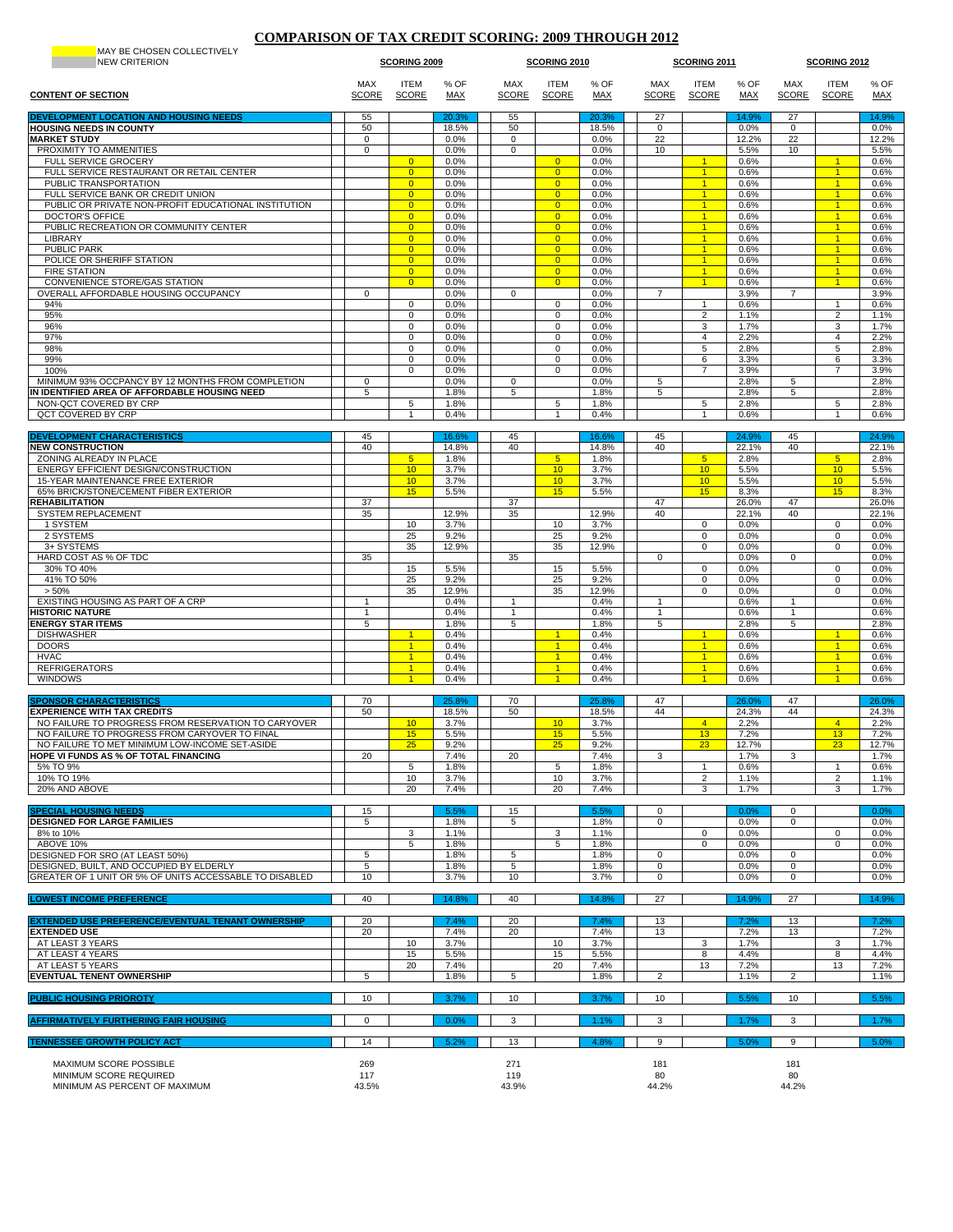#### **TAX CREDIT SCORING: PROPOSED 2013 CRITERIA**

| MAY BE CHOSEN COLLECTIVELY<br><b>NEW CRITERION</b>                                                                |        | <b>SCORING 2013</b><br>[DRAFT]                     |      |  |
|-------------------------------------------------------------------------------------------------------------------|--------|----------------------------------------------------|------|--|
|                                                                                                                   | MAX    | <b>ITEM</b>                                        | % OF |  |
| <b>CONTENT OF SECTION</b>                                                                                         |        | SCORE SCORE MAX                                    |      |  |
| DEVELOPMENT LOCATION AND HOUSING NEEDS                                                                            | Х      |                                                    |      |  |
| <b>HOUSING NEEDS IN COUNTY</b><br><b>MARKET STUDY</b>                                                             | 0      |                                                    |      |  |
| PROXIMITY TO ESSENTIAL SERVICES                                                                                   | 0<br>X |                                                    |      |  |
| <b>FULL SERVICE GROCERY</b>                                                                                       |        | $\overline{\mathsf{x}}$                            |      |  |
| FULL SERVICE RESTAURANT OR RETAIL CENTER<br>PUBLIC TRANSPORTATION                                                 |        | X<br>$\overline{\mathsf{x}}$                       |      |  |
| FULL SERVICE BANK OR CREDIT UNION                                                                                 |        | $\overline{\mathsf{x}}$                            |      |  |
| DOCTOR'S OFFICE, DENTIST'S OFFICE, OR CLINIC                                                                      |        | X                                                  |      |  |
| PUBLIC RECREATION OR COMMUNITY CENTER                                                                             |        | X<br>X                                             |      |  |
| LIBRARY<br><b>PUBLIC PARK</b>                                                                                     |        | x                                                  |      |  |
| <b>U.S. POST OFFICE</b>                                                                                           |        | x                                                  |      |  |
| POLICE OR SHERIFF STATION<br><b>FIRE STATION</b>                                                                  |        | x                                                  |      |  |
| CONVENIENCE STORE WITH GAS STATION                                                                                |        | $\overline{\mathsf{x}}$<br>$\overline{\mathsf{x}}$ |      |  |
| CHURCH OR PLACE OF WORSHIP                                                                                        |        | $\overline{\mathsf{x}}$                            |      |  |
| PHARMACY OR DRUG STORE                                                                                            |        | $\overline{\mathsf{x}}$<br>$\overline{\mathsf{x}}$ |      |  |
| STAND ALONE SHOPPING STORE<br>PUBLIC SCHOOL                                                                       |        | $\overline{\mathsf{x}}$                            |      |  |
| OVERALL AFFORDABLE HOUSING OCCUPANCY                                                                              | 0      |                                                    |      |  |
| 94%                                                                                                               |        | 0                                                  |      |  |
| 95%<br>96%                                                                                                        |        | 0<br>0                                             |      |  |
| 97%                                                                                                               |        | 0                                                  |      |  |
| 98%                                                                                                               |        | 0                                                  |      |  |
| 99%<br>100%                                                                                                       |        | 0<br>$\Omega$                                      |      |  |
| MINIMUM 93% OCCPANCY BY 12 MONTHS FROM COMPLETION                                                                 | 0      |                                                    |      |  |
| IN IDENTIFIED AREA OF AFFORDABLE HOUSING NEED                                                                     | Χ      |                                                    |      |  |
| NON-QCT COVERED BY CRP                                                                                            | Х      |                                                    |      |  |
| QCT COVERED BY CRP                                                                                                | Χ      |                                                    |      |  |
| <b>DEVELOPMENT CHARACTERISTICS</b>                                                                                | х      |                                                    |      |  |
| <b>NEW CONSTRUCTION</b>                                                                                           | X      |                                                    |      |  |
| ZONING ALREADY IN PLACE<br>ENERGY EFFICIENT DESIGN/CONSTRUCTION                                                   |        | X<br>x                                             |      |  |
| 15-YEAR MAINTENANCE FREE EXTERIOR                                                                                 |        | x                                                  |      |  |
| 65% BRICK/STONE/CEMENT FIBER EXTERIOR                                                                             |        | x                                                  |      |  |
| <b>REHABILITATION</b><br><b>MAJOR REHABILITATION</b>                                                              | X      | X                                                  |      |  |
| <b>MODERATE REHABILITATION</b>                                                                                    |        | Χ                                                  |      |  |
| <b>LIMITED REHABILITATION</b>                                                                                     |        | X                                                  |      |  |
| EXISTING HOUSING AS PART OF A CRP<br><b>HISTORIC NATURE</b>                                                       |        | X                                                  |      |  |
| <b>ENERGY EFFICIENCY</b>                                                                                          | х<br>X |                                                    |      |  |
| <b>ELECTRICAL</b>                                                                                                 |        | X                                                  |      |  |
| <b>WATER CONSERVATION</b>                                                                                         |        | X                                                  |      |  |
| <b>HVAC</b><br><b>APPLIANCES</b>                                                                                  |        | X<br>x                                             |      |  |
| <b>BUILDING CONSTRUCTION</b>                                                                                      |        | x                                                  |      |  |
|                                                                                                                   |        |                                                    |      |  |
| <u>SPONSOR CHARACTERISTICS</u><br><b>EXPERIENCE WITH TAX CREDITS</b>                                              | Χ<br>X |                                                    |      |  |
| NO FAILURE TO PROGRESS FROM RESERVATION TO CARYOVER                                                               |        | $\overline{\mathsf{x}}$                            |      |  |
| NO FAILURE TO PROGRESS FROM CARYOVER TO FINAL                                                                     |        | $\overline{\mathsf{x}}$                            |      |  |
| NO FAILURE TO MET MINIMUM LOW-INCOME SET-ASIDE<br>ACCURACY AND COMPLETENESS OF INITIAL APPLICATION                | Χ      | X                                                  |      |  |
| INITIAL APPLICATION COMPLETE - NO ISSUES                                                                          |        | Χ                                                  |      |  |
| INITIAL APPLICATION COMPLETE - ISSUES RESOLVED PRIOR TO CURE PERIOD                                               |        | X                                                  |      |  |
| INITIAL APPLICATION COMPLETE - ISSUES RESOLVED DURING CURE PERIOD<br><b>HOPE VI FUNDS AS % OF TOTAL FINANCING</b> | Х      | Χ                                                  |      |  |
| 5% TO 9%                                                                                                          |        | х                                                  |      |  |
| 10% TO 19%                                                                                                        |        | Х                                                  |      |  |
| 20% AND ABOVE                                                                                                     |        | х                                                  |      |  |
| <b>SPECIAL HOUSING NEEDS</b>                                                                                      | X      |                                                    |      |  |
| <b>DESIGNED FOR LARGE FAMILIES</b>                                                                                | 0      |                                                    |      |  |
| 8% to 10%                                                                                                         |        | 0                                                  |      |  |
| ABOVE 10%<br><b>DESIGNED FOR SRO (AT LEAST 50%)</b>                                                               | x      | $\Omega$                                           |      |  |
| DESIGNED, BUILT, AND OCCUPIED BY ELDERLY                                                                          | Х      |                                                    |      |  |
| GREATER OF 1 UNIT OR 5% OF UNITS ACCESSABLE TO DISABLED                                                           | X      |                                                    |      |  |
| AFFIRMATIVELY MARKETING TO HOUSEHOLDS WITH CHILDREN                                                               | Χ      |                                                    |      |  |
| <b>LOWEST INCOME PREFERENCE [OPTION A]</b>                                                                        | х      |                                                    |      |  |
| ≥10% OF UNITS AT 50% INCOMES AND RENTS                                                                            |        | Χ                                                  |      |  |
| ≥15% OF UNITS AT 50% INCOMES AND RENTS<br>≥20% OF UNITS AT 50% INCOMES AND RENTS                                  |        | Х<br>X                                             |      |  |
| <b>OWEST INCOME PREFERENCE [OPTION B]</b>                                                                         | X      |                                                    |      |  |
| ≥10% OF UNITS AT 50% INCOMES AND RENTS                                                                            |        | X                                                  |      |  |
| EXTENDED USE PREFERENCE/EVENTUAL TENANT OWNERSHIP                                                                 | х      |                                                    |      |  |
| <b>EXTENDED USE</b>                                                                                               | Х      |                                                    |      |  |
| AT LEAST 3 YEARS                                                                                                  |        | X                                                  |      |  |
| AT LEAST 4 YEARS<br>AT LEAST 5 YEARS                                                                              |        | X                                                  |      |  |
| <b>EVENTUAL TENENT OWNERSHIP</b>                                                                                  | X      | X                                                  |      |  |
|                                                                                                                   |        |                                                    |      |  |
| <b>PUBLIC HOUSING PRIOROTY</b>                                                                                    | X      |                                                    |      |  |
| <b>AFFIRMATIVELY FURTHERING FAIR HOUSING</b>                                                                      | X      |                                                    |      |  |
|                                                                                                                   |        |                                                    |      |  |
| <b>TENNESSEE GROWTH POLICY ACT</b>                                                                                | X      |                                                    |      |  |
| MAXIMUM SCORE POSSIBLE                                                                                            | х      |                                                    |      |  |
| MINIMUM SCORE REQUIRED                                                                                            | X      |                                                    |      |  |
| MINIMUM AS PERCENT OF MAXIMUM                                                                                     | x      |                                                    |      |  |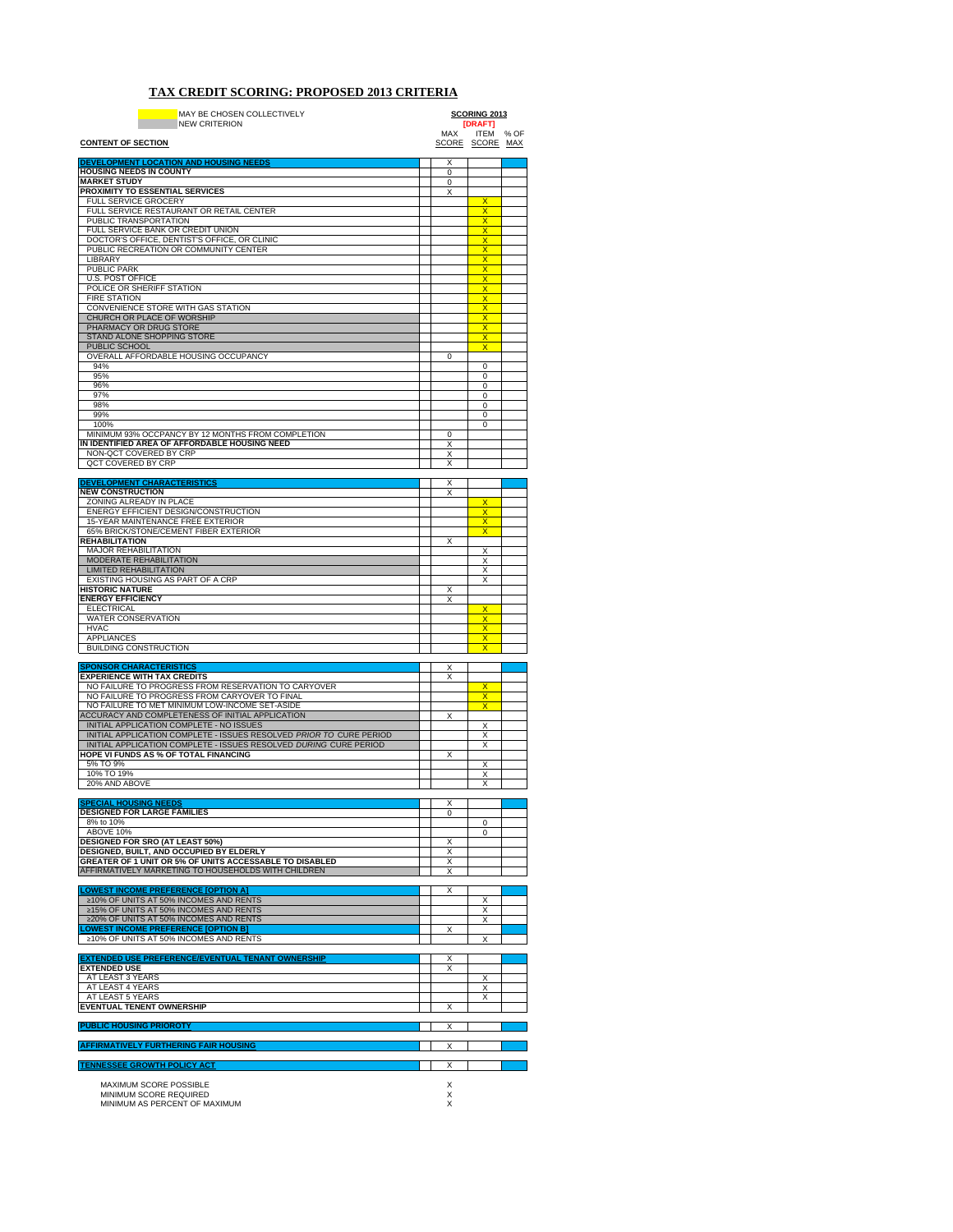Low-Income Housing Tax Credit Program 2013 Qualified Allocation Plan Areas of Strategic Focus May 21, 2012

### **PRIOR PERFORMANCE OF DEVELOPMENT TEAM / CERTIFICATION OF PROPERTY MANAGER**

The development team, and, later in the development process, the property management company, are essential to the long-term success of the development as affordable, compliant, rental housing.

The current QAP offers "Sponsor Characteristics" points to developers/owners that satisfy 3 criteria with respect to their Tax Credit developments in Tennessee: (a) have not accepted a Reservation Notice then failed to qualify for a Carryover Allocation Agreement [8 points (4.419%) of 181 available overall)]; (b) have not qualified for a Carryover Allocation Agreement then failed to qualify for IRS Form(s) 8609 [13 points (7.182%) of 181 available overall)]; and (c) have not failed to satisfy the minimum set-aside for low-income tenants [23 points (12.707%) of 181 available overall)].

The "look-back period" for these criteria is 1 year, meaning that events more than 1 year in the past will not have a negative impact on the current application's score. The current QAP is silent with regard to the property management company.

For the 2013 QAP, we propose to broaden the scope of our review of the prior performance of the developer/owner.

Additional information:

- 1) Institute a debarment period of 5 years (instead of 10 years as originally suggested).
- 2) Include a review of whether individuals involved in the developer/owner entity of the current application are currently debarred by THDA due to being involved in another development that experienced any of the events on the attached list.
- 3) Events as described above would result in the individuals involved in the developer/owner entity of the current application being prohibited from participating in the program for a period of 5 years beginning with the year in which the event occurs.
- 4) Penalties would not be retroactive.
- 5) Create a process by which individuals facing debarment may request a review of the circumstances by an ad hoc committee consisting of 1 THDA Board member and the Executive Director of THDA.
- 6) Please see attached draft property management company certification materials.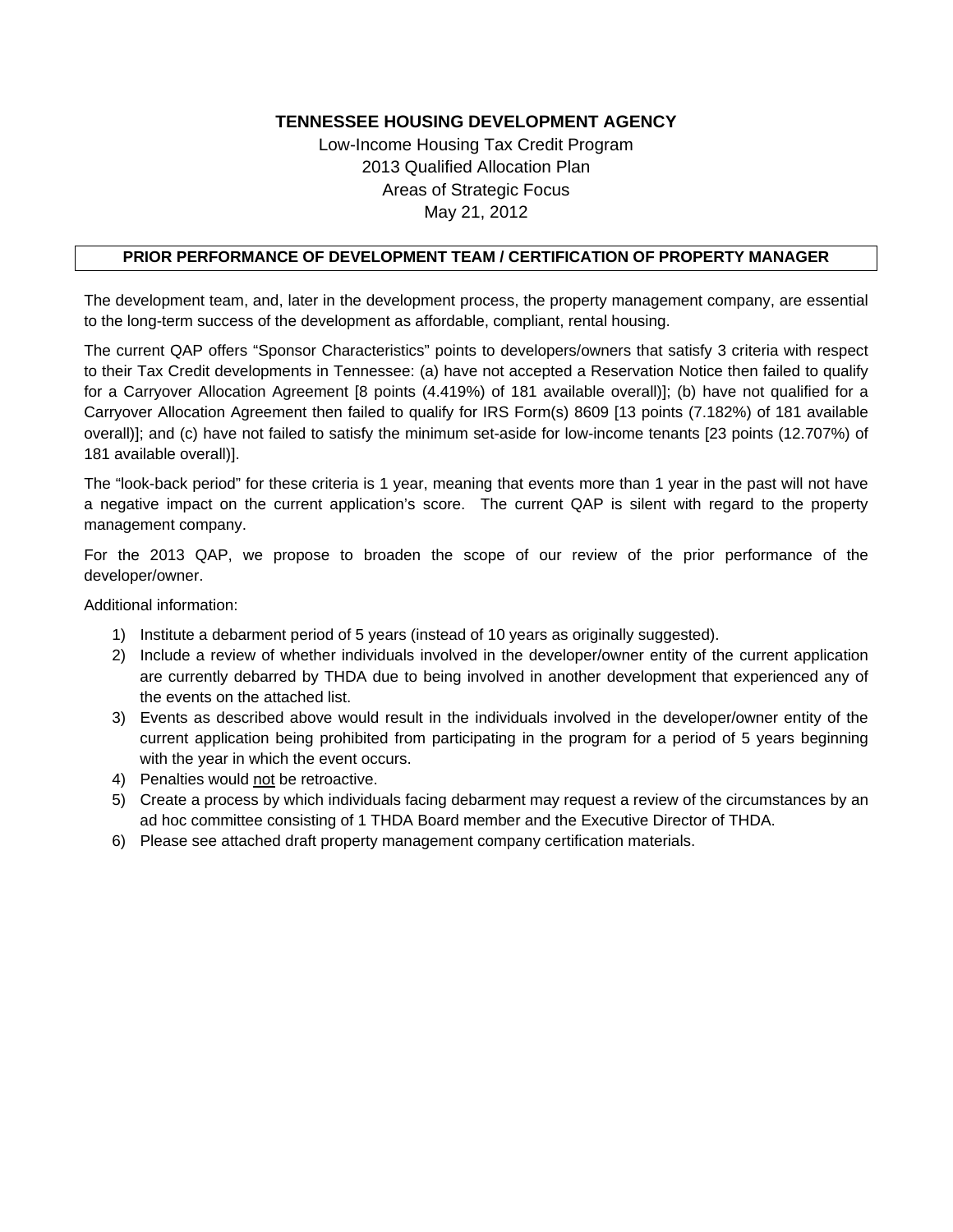Low-Income Housing Tax Credit Program May 21, 2012

#### **PRIOR PERFORMANCE OF DEVELOPMENT TEAM**

Proposed events that would result in 5-year debarment:

- 1) General Partner/Managing Member/Sole Stockholder entity that has been removed from the ownership entity of a previous development due to poor performance/malfeasance. Staff will communicate with other parties involved in the development (e.g. lender and syndicator) to determine the circumstances surrounding the removal.
- 2) Uncured event of default under the Section 1602 or Tax Credit Assistance Program.
- 3) Fair Housing Act violations involving a finding of discrimination by an adverse final decision from a federal court or a judgment enforcing the terms of a consent decree.
- 4) Foreclosure involving loss of units to the affordable housing stock or failure to notify THDA of foreclosure (including a deed in lieu of foreclosure transaction).
- 5) Claiming Tax Credits by submitting falsified IRS Form(s) 8609 to the IRS.
- 6) Misrepresentation of eligibility items.
- 7) Failure to fulfill commitments made in the Initial Application for points.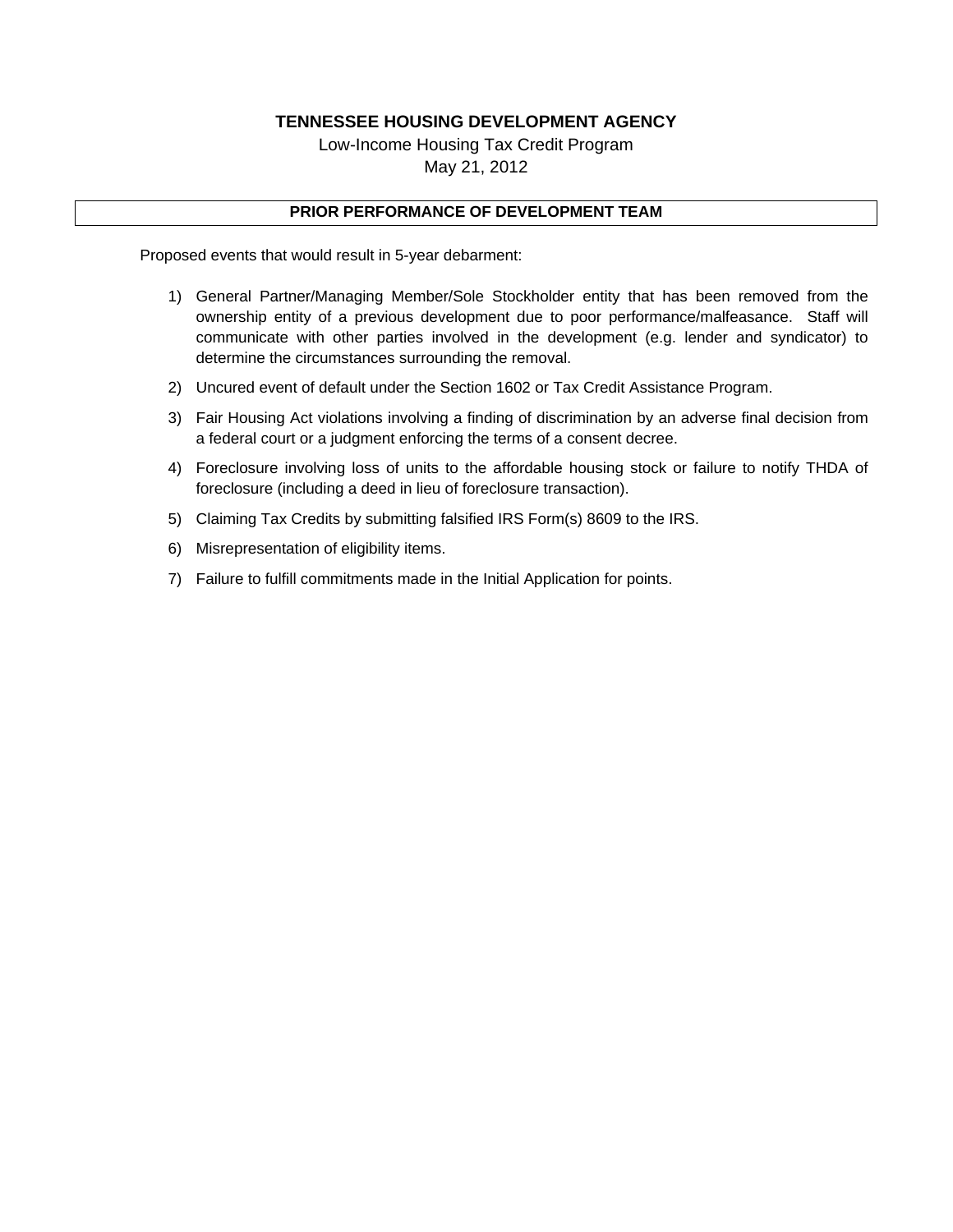

Leading Tennessee Home ...for  $35$  years!

Ted R. Fellman, Executive Director Tennessee Housing Development Agency 404 James Robertson Parkway, Suite 1200 Nashville, Tennessee 37243-0900 www.thda.org

## **Certified Property Management Company/Agent Program**

## *History:*

In March 2012, THDA introduced a process for evaluating the ongoing compliance performance of owners and management agents to the Tax Credit Committee to be implemented in the 2013 QAP. The goal of this process is to require that all developments receiving an allocation of tax credit through THDA must be managed by a THDA-certified management company. . This process focuses on the operation of housing credit properties as they are reviewed during the Program Compliance inspection process.

### *Goal:*

It has been documented by Program Compliance that a property that is operated in a poor manner can have a negative impact on our mission to lead Tennessee home by creating safe, sound, affordable housing opportunities. In our continuing effort to meet our mission, we will focus on the quality of management operations to ensure the most proficient and competent professional management companies/agents in the industry manage properties in the THDA portfolio.

### *Description:*

To work towards our goal, we are introducing the THDA Certified Property Management Company/Agent Program. The process for becoming a THDA Certified Property Management Company/Agent will be initiated by an interested management company. This will include the completion of an application that will address a number of items relative to the management agent, its principals, the company's operations, the qualifications of its management staff, and agent's performance in managing multifamily properties. THDA staff will review the application and make recommendations for approval, or disapproval, to the Director of Program Compliance.

Once a management company/agent is approved as a THDA Certified Property Management Company/Agent, this designation will be valid for a three-year period. In order to be considered for another three-year certification, an updated certification application will need to be submitted to THDA for approval. This will allow the agent to submit any new information that may be relevant and give THDA the opportunity to review any changes, as well as evaluate the agent's performance over the past three years. During the three-year period, should any issues arise that could adversely impact the agent's ability to be re-certified, THDA will document these issues and notify the agent that failure to address these issues in a manner acceptable to THDA could jeopardize their ability to be re-certified.

Although this program is being introduced for the 2013 QAP, this will become a requirement for all current management companies/agents conducting business in the State of Tennessee with THDA. All properties in the LIHC portfolio must have a Certified Property Management Company/Agent.

THDA is an equal opportunity, equal access, affirmative action employer.

Telecommunications Device for the Deaf (615) 532-2894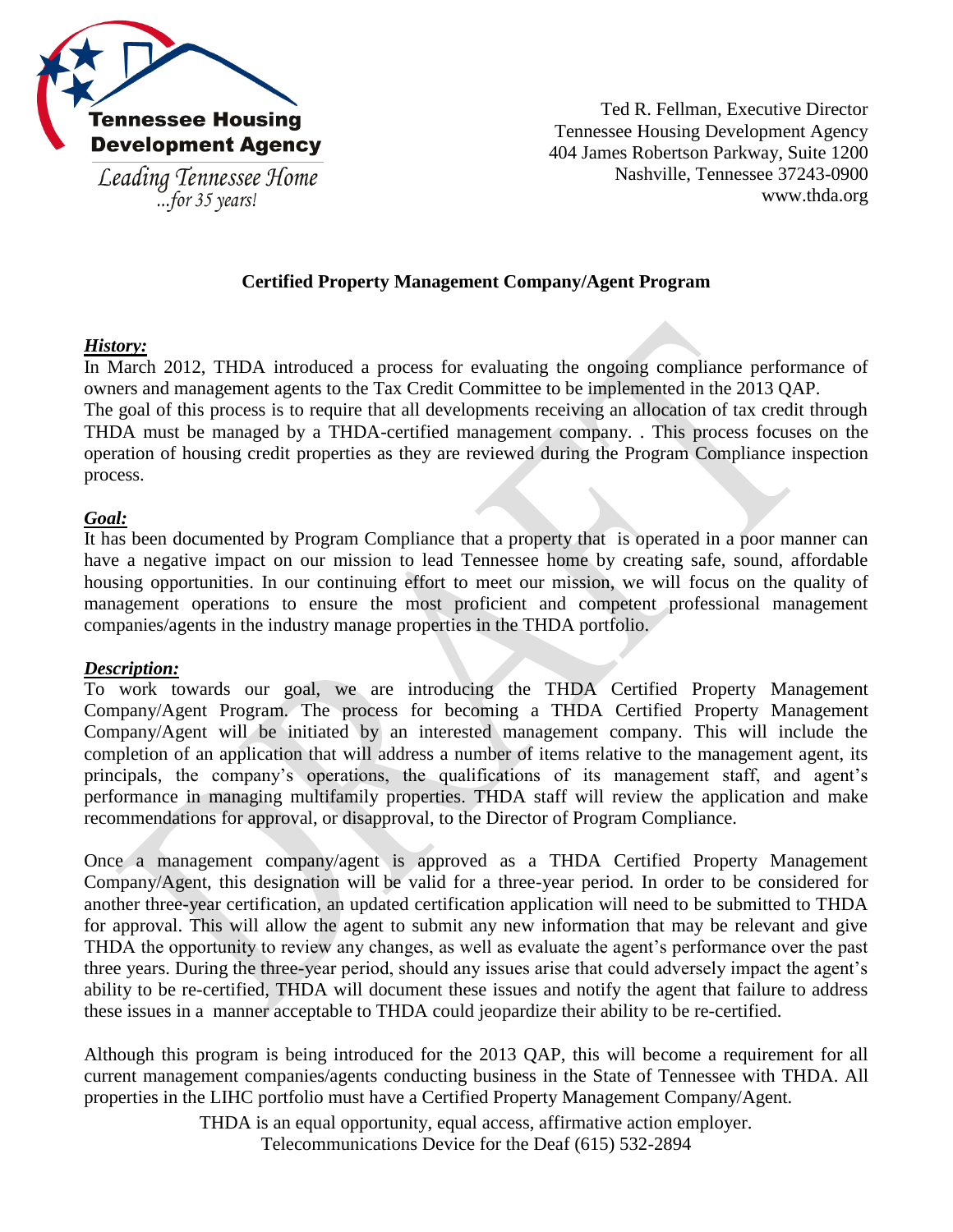## *Reasons for rejection:*

Below are examples of reasons a management company/agent may be rejected:

- Management Company/Agent is not registered in the State of TN to do business
- Management Company/Agent has not attended THDA Compliance Training within the last 2 years
- Pattern of 8823s
- Has been removed from a property for misappropriation of funds within the last 5 years
- Has had, or has been removed from a property for Fair Housing violations, excluding initial construction of the property within the last 5 years

Please note that the list above is not all inclusive. THDA reserves the right to reject an application based on facts and circumstances for that specific management company/agent.

### *Documentation:*

Once a management company/agent has been approved by THDA staff, the agent will receive a certificate from Program Compliance indicating the agent's name, the date the certificate was issued, and the expiration date. **It will be the agent's responsibility to ensure that the certification is updated and renewed in 3 years**.

THDA will post a list of the approved management companies/agents date of approval and the expiration date on the THDA website.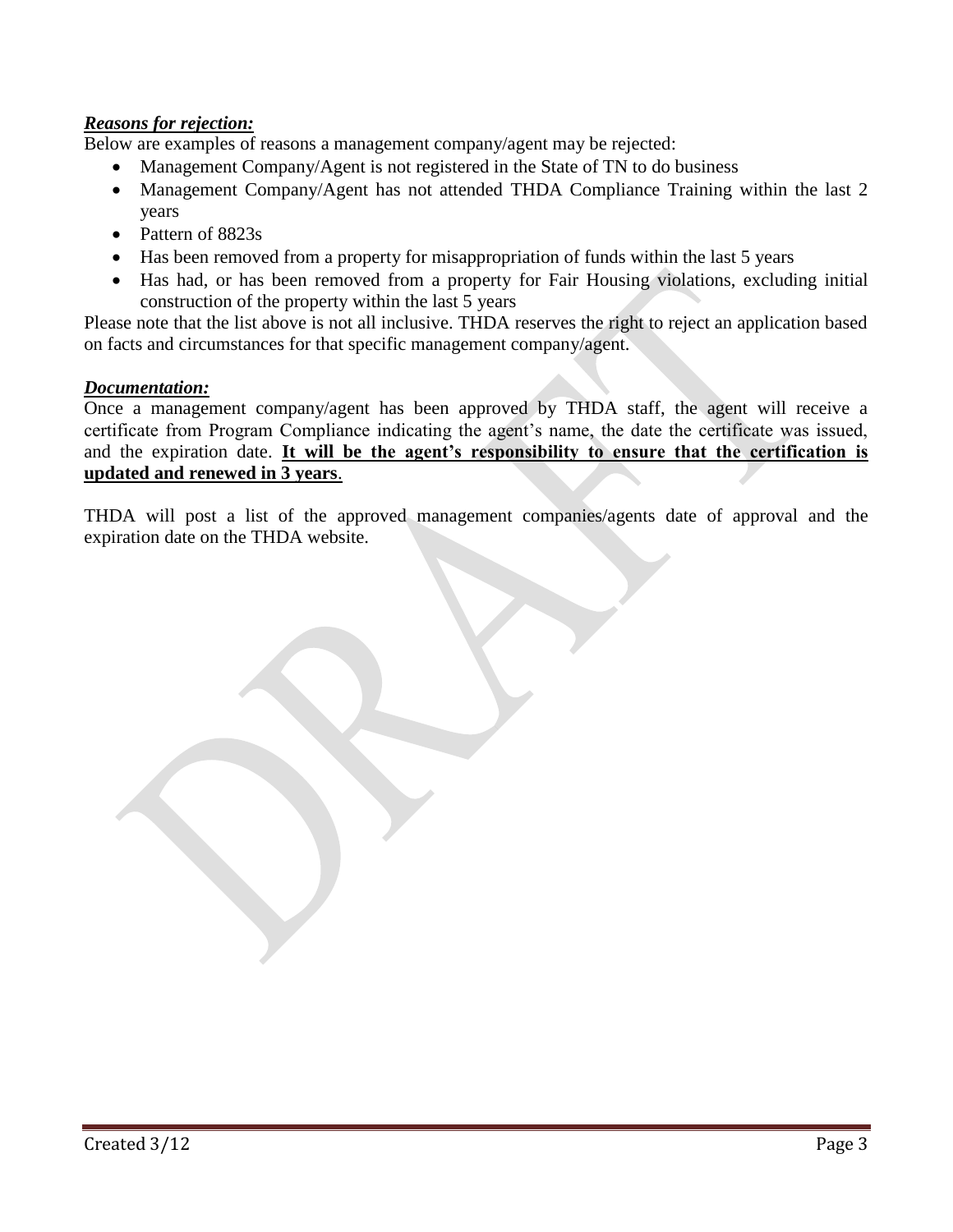

Leading Tennessee Home<br>...for 35 years!

Ted R. Fellman, Executive Director Tennessee Housing Development Agency 404 James Robertson Parkway, Suite 1200 Nashville, Tennessee 37243-0900 www.thda.org

### **Certified Property Management Company/Agent Application**

| <b>Name of Management Company/Agent:</b>                                                                                                                                                            |                            |  |  |  |  |  |
|-----------------------------------------------------------------------------------------------------------------------------------------------------------------------------------------------------|----------------------------|--|--|--|--|--|
| <b>President or General Partner:</b>                                                                                                                                                                |                            |  |  |  |  |  |
| <b>Chief Financial Officer:</b>                                                                                                                                                                     |                            |  |  |  |  |  |
| <b>Chief Operating Officer:</b>                                                                                                                                                                     |                            |  |  |  |  |  |
| All other Officers, Directors, or Partners:                                                                                                                                                         |                            |  |  |  |  |  |
|                                                                                                                                                                                                     |                            |  |  |  |  |  |
| <b>Street Address:</b>                                                                                                                                                                              |                            |  |  |  |  |  |
| City:                                                                                                                                                                                               |                            |  |  |  |  |  |
| State:                                                                                                                                                                                              |                            |  |  |  |  |  |
| Zip:                                                                                                                                                                                                |                            |  |  |  |  |  |
| Telephone Number:                                                                                                                                                                                   |                            |  |  |  |  |  |
| Fax Number:                                                                                                                                                                                         |                            |  |  |  |  |  |
| Website/Email contact:                                                                                                                                                                              |                            |  |  |  |  |  |
| Indicate the organizational structure of the management Company/Agent:<br>1.                                                                                                                        |                            |  |  |  |  |  |
| <b>Limited Liability Company</b>                                                                                                                                                                    | <b>Limited Partnership</b> |  |  |  |  |  |
| Sole Partnership                                                                                                                                                                                    | <b>General Partnership</b> |  |  |  |  |  |
| Corporation                                                                                                                                                                                         |                            |  |  |  |  |  |
| Is the organization domiciled in Tennessee and in good standing:<br>2.<br>Yes<br>N <sub>o</sub><br>If YES, provide a copy of registered certificate.                                                |                            |  |  |  |  |  |
| If NO, is the organization domiciled in another state in good standing and authorized to do<br>business in Tennessee:<br>Yes<br>N <sub>0</sub><br>If YES, provide a copy of registered certificate. |                            |  |  |  |  |  |
| 3. List all Property Management firms that the above officers/principals, owners have and/or have<br>had an ownership interest or management role in during the past 5 years.                       |                            |  |  |  |  |  |

THDA is an equal opportunity, equal access, affirmative action employer. Telecommunications Device for the Deaf (615) 532-2894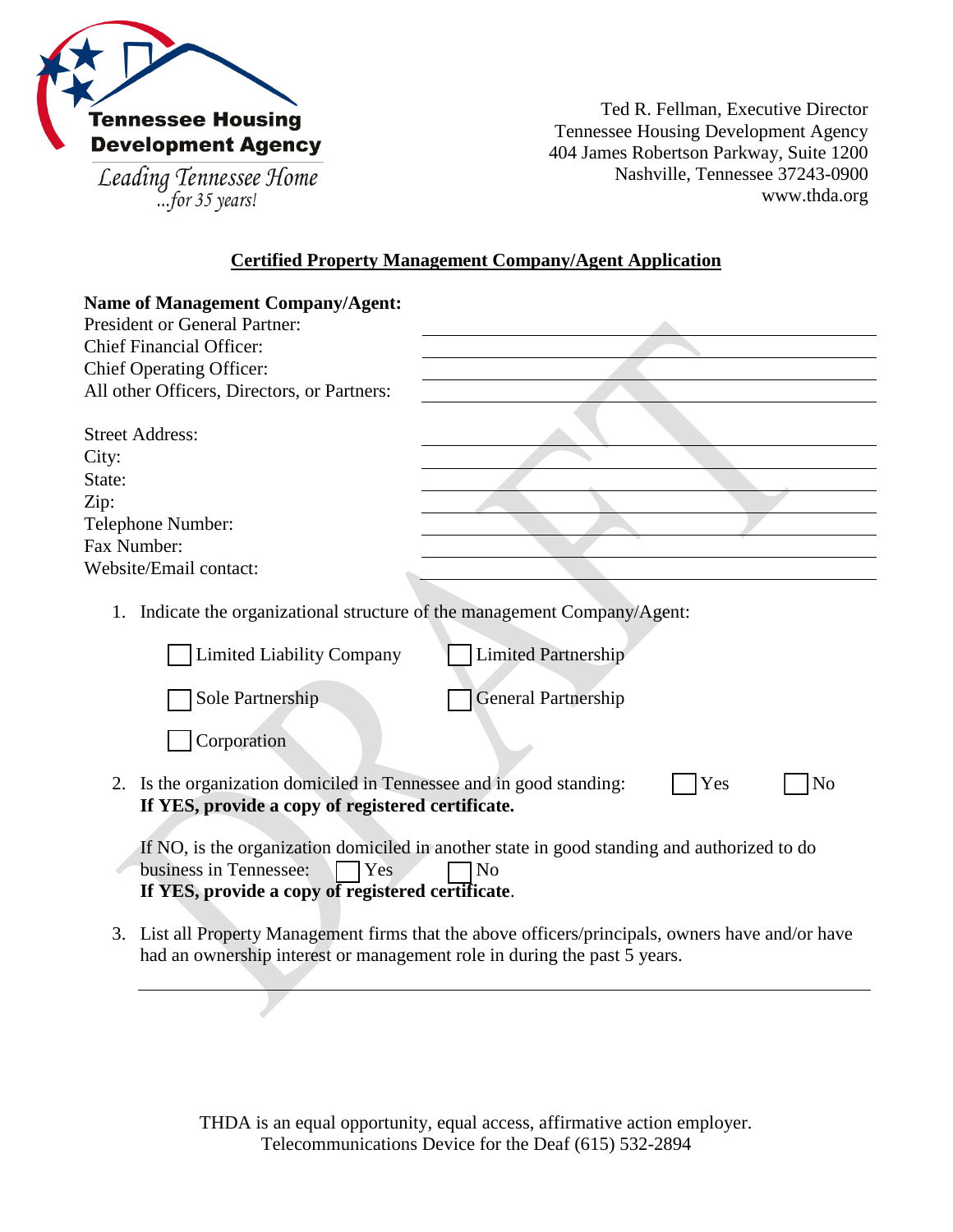4. Is an officer or a principal in the firm a licensed Real Estate Broker in the State of Tennessee?

|    | Yes<br>No                                                                                                                                                                                                                     |  |  |  |  |  |  |  |
|----|-------------------------------------------------------------------------------------------------------------------------------------------------------------------------------------------------------------------------------|--|--|--|--|--|--|--|
|    | If YES, list names, brokers' licenses, and expiration dates:                                                                                                                                                                  |  |  |  |  |  |  |  |
|    | If NO, please explain:                                                                                                                                                                                                        |  |  |  |  |  |  |  |
| 5. | Does the Property Management firm have fidelity coverage?<br>$\vert$ Yes<br>N <sub>o</sub><br>If YES, provide evidence of fidelity coverage and the amount of coverage:                                                       |  |  |  |  |  |  |  |
| 6. | List all industry related professional organizations of which the Management company/agent is a<br>member:                                                                                                                    |  |  |  |  |  |  |  |
|    | Please list other:<br>Please list all activities attended in the last twelve months:                                                                                                                                          |  |  |  |  |  |  |  |
| 7. | Does the Management company/agent provide annual compliance training for its regional and<br>site staff?<br>N <sub>o</sub><br>Yes                                                                                             |  |  |  |  |  |  |  |
|    | This should include documented training from a third party firm or THDA. Please provide the<br>type of training, dates, and individuals who attended:                                                                         |  |  |  |  |  |  |  |
|    | Individuals that attended:<br><u>Type:</u><br>Dates:                                                                                                                                                                          |  |  |  |  |  |  |  |
|    |                                                                                                                                                                                                                               |  |  |  |  |  |  |  |
|    |                                                                                                                                                                                                                               |  |  |  |  |  |  |  |
|    |                                                                                                                                                                                                                               |  |  |  |  |  |  |  |
|    |                                                                                                                                                                                                                               |  |  |  |  |  |  |  |
| 8. | If the Management company/agent currently manages Federal Low Income Housing Credit<br>communities in Tennessee or elsewhere:<br>N/A<br>Have there been any uncorrected 8823s that have not been resolved?<br>Yes<br>No<br>a. |  |  |  |  |  |  |  |

- 
- b. Have there been any patterns of corrected  $8823s$ ? Yes No

If YES to either of these, please explain. **(THDA staff will verify)**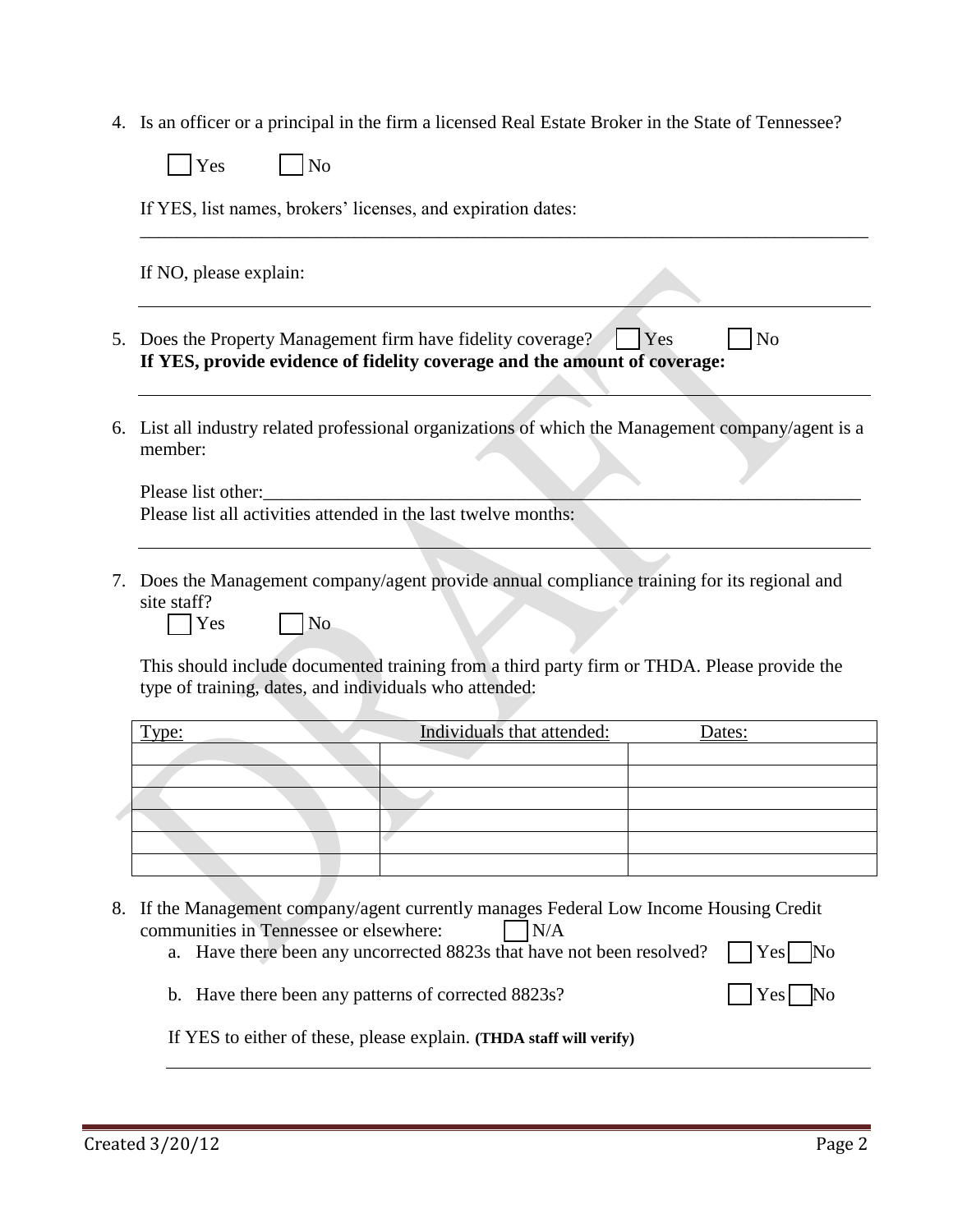- 9. Is the Management company/agent currently, or has it been within the past 5 years, involved in litigation with the exception of routine resident occupancy matters, such as rent collection?  $Yes \tNo$ 
	- If YES, please describe:
- 10. Fair Housing: Has the Management company/agent or any of its present personnel ever been involved in a governmental or judicial action concerning a violation of "Fair Housing" laws?  $\big|$  Yes  $\big|$  No

If YES, please provide details:

- 11. Does the Management company/agent maintain a Policy and Procedures Manual covering all aspects of the management of the properties in compliance with Internal Revenue Code §1.42-5? Yes No *THDA reserves the right to review this during the course of periodic visits to the properties or Management Agent's Office.*
- 12. Please furnish THDA with:
	- **a. An organizational chart of the Management company/agent showing all officers and key management personnel.**
	- **b. A brief resume of all key management personnel to include years of experience, educational background, and any currently active professional designations such as the HCCP, SHCM, and CPM designations.**
	- **c. The number of years that the Management company/agent has been active in the management of multifamily apartment communities and a list of all multifamily communities currently managed by the Management Company/Agent to include location, number of units, and type of property (e.g. conventional, assisted, tax credits). Please place an \* next to all properties that received funding under the ARRA legislation (TCAP and 1602).**

# *I CERTIFY THAT THE INFORMATION CONTAINED HERIN IS ACCURATE AND COMPLETE:*

Signature (Officer/Principal) Title Date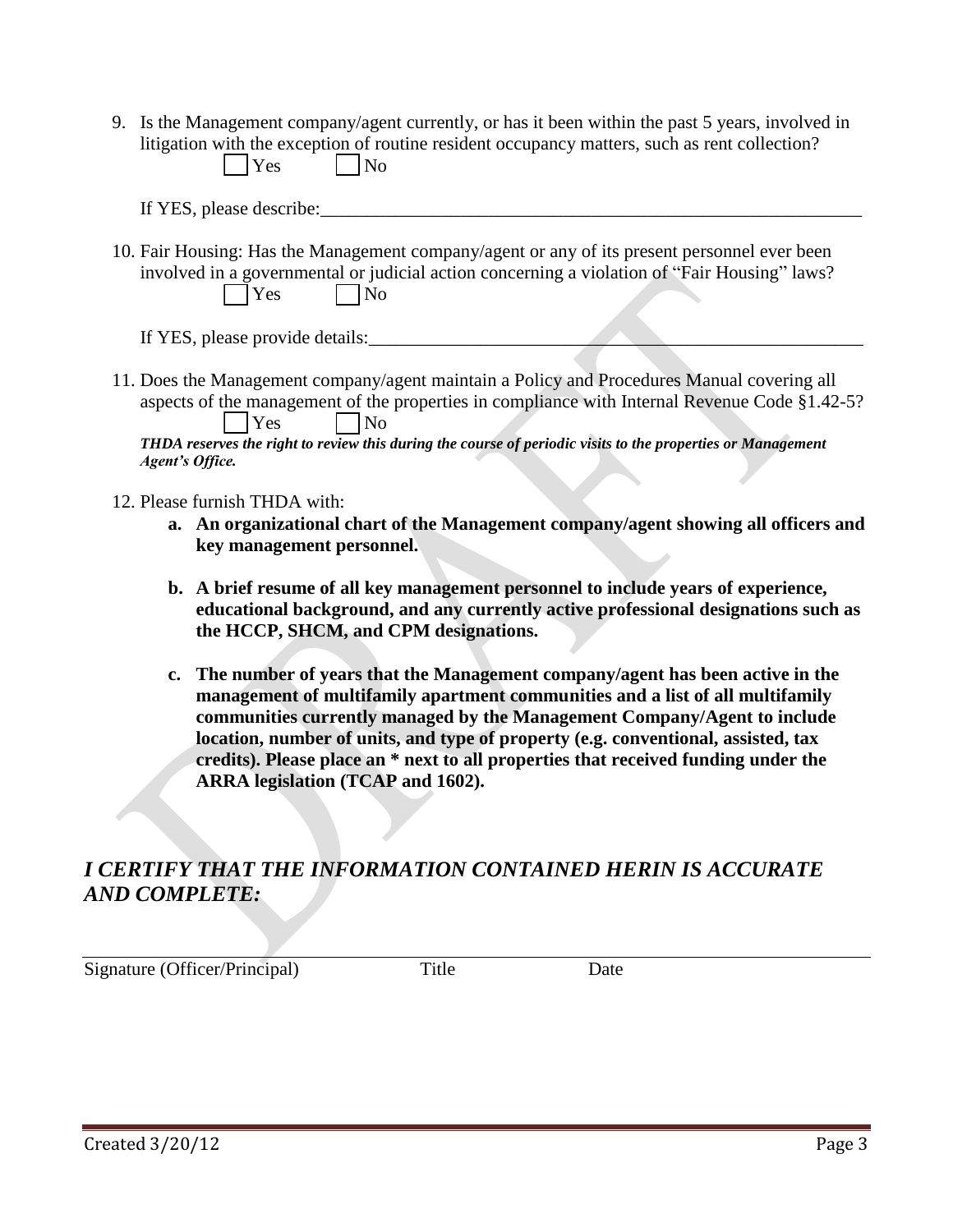Low-Income Housing Tax Credit Program 2013 Qualified Allocation Plan Areas of Strategic Focus May 21, 2012

#### **ENERGY EFFICIENCY**

The current QAP addresses energy efficiency by awarding applicants a maximum of 5 points for utilizing ENERGY STAR or equivalent appliances and building materials. Appliances identified include dishwashers, refrigerators, and HVAC units. Building materials are limited to exterior doors and windows. All units are required to be compliant with the appliances and materials. Incentivizing energy efficiency in this manner does not maximize energy efficiency since the construction/appliance items addressed in the QAP would be difficult if not impossible to avoid currently.

THDA has been considering the development of a two-tiered approach to rewarding energy efficiencies in housing credit design and rehabilitation with the desired outcome to utilize both in the 2013 QAP.

The first approach, which is currently included in our QAP, continues to reward points to development characteristics that include at a minimum meeting the standards of the 2009 International Building Code and utilizing ENERGY STAR or equivalent complaint items in all units.

THDA has reviewed information from other building resources and is proposing for consideration the following cost effective energy efficiencies including rewarding with additional points based on the level of usage. The maximum points would be determined by the developer's ability to incorporate items from the list below however, a maximum number of points would be determined.

Electrical - Light Retrofits:

- 1. All light fixtures in units and common areas to be initially fitted with Energy Star rated light bulbs, compact fluorescent or LED.
- 2. If ceiling fans are provided, the fan must be an Energy Star rated ceiling fan with light fixture and must connect to wall switches.

Water Conservation – Plumbing:

- 1. Use of at least of one (1) high efficiency toilet or dual flush per unit.
- 2. All faucets, shower heads, and toilets must be EPA "Watersense" rated.

HVAC Upgrades:

- 1. HVAC systems, including the air handler and line sets, must be rated at 14 SEER and properly sized for the units.
- 2. Energy Star rated unit temperature control thermostats.

Energy Efficient Appliances:

- 1. Energy Star rated Frost free Refrigerator/Freezer in all units.
- 2. Energy Star rated Dishwashers in all units.
- 3. All other appliances provided in the unit including in unit washers and dryers; must be Energy Star rated.

Building Construction:

- 1. Use of low or zero V.O.C. (Volatile Organic Compounds) interior paints.
- 2. Use of double glazed, insulated energy efficient windows.
- 3. Attic insulation must meet R-30 minimum value.
- 4. Doors can be metal-clad wood, fiberglass or hollow metal construction but must have a minimum R-11 rating.

The second approach for consideration was the implementation of the utility allowance methodologies allowed under Section 1-42.10 as revised in 2008. THDA continues to research the cost and appropriateness of developing an energy consumption model that can be used by engineers in conjunction with new construction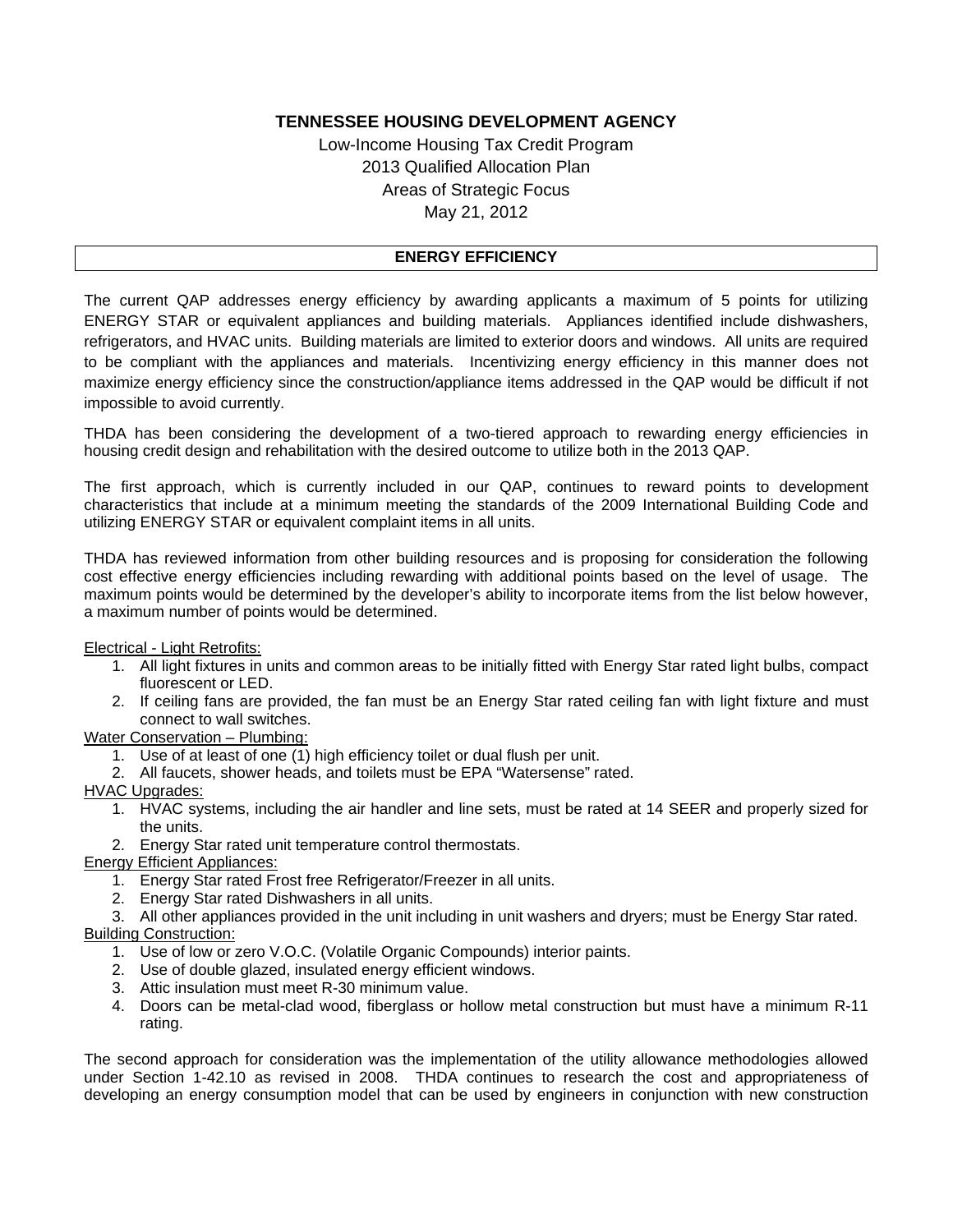applications to determine property specific utility allowances taking into account specific construction materials and methodologies, unit configurations, and equipment choices. For properties that have previously been in service for more than 12 months, THDA's Research and Planning Division is testing a model that will use building consumption data to produce a utility estimate. This testing will take a little more than a year to complete, which will not allow it to be included in the 2013 QAP. At this time, THDA would request continued consideration of these approaches for implementation in future QAPs.

THDA requests your agreement with this proposal to reward energy efficiency in the 2013 QAP.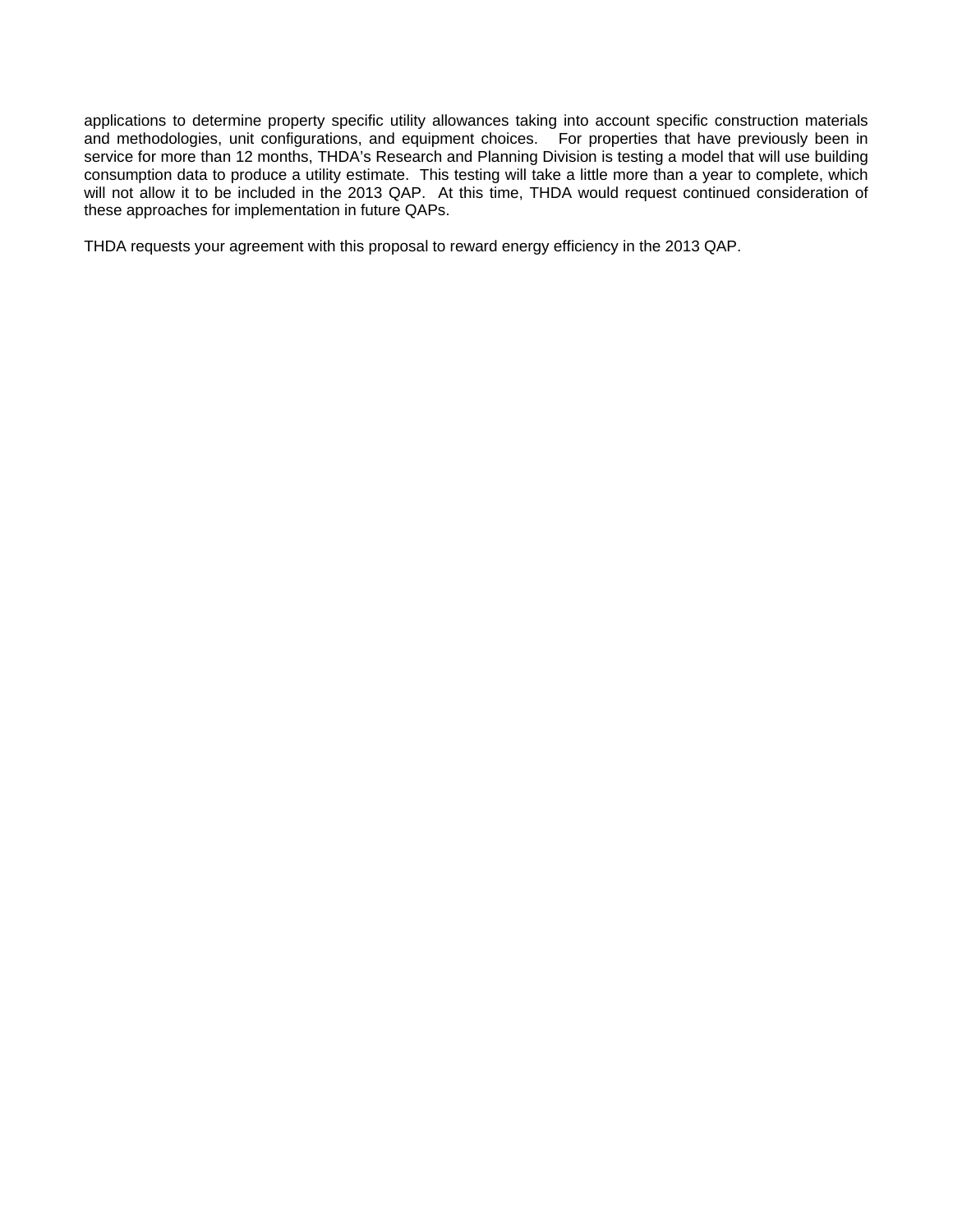## Low-Income Housing Tax Credit Program 2013 Qualified Allocation Plan Areas of Strategic Focus May 21, 2012

### **INCOME TARGETING**

In order to be eligible for Tax Credit, a development must make an irrevocable federal election to either (a) have at least 20% of the units income and rent restricted for households earning no more than 50% of area median income (the "20/50 test"), or (b) have at least 40% of the units income and rent restricted for households earning no more than 60% of area median income (the "40/60 test). Section 42 requires that developments choosing the 20/50 test must have all income and rent restricted (i.e. non-market rate) units in the development set aside for households earning no more than 50% of area median income.

Section 42(m)(1)(B)(ii)(I) requires that a QAP must include a preference for developments serving the lowest income tenants. The current QAP offers "all or nothing" points for developments that elect the 40/60 test and also commit to have at least 10% of the units set aside for households earning no more than 50% of area median income. This criterion carries 27 (14.917%) out of a maximum 181 points available overall.

The staff proposal for the 2013 QAP is as follows:

1) OPTION "A"

A three-tiered criterion as follows:

- Maximum points for developments with at least 20% of the units at incomes and rents based on 50% AMI
- Intermediate points for developments with at least 15% of the units at incomes and rents based on 50% AMI
- Lowest points for developments with at least 10% of the units at incomes and rents based on 50% AMI
- 2) OPTION "B"

A two-tiered criterion as follows:

- Points for developments with at least 10% of the units at incomes and rents based on 50% AMI
- Additional Tax Credit [see attached example] for developments with more than 10% of the units at incomes and rents based on 50% AMI
- 3) The points could only be claimed if staff verifies, based on the information in the Initial Application, that the proposed development can maintain a debt service coverage ratio of at least 1.10 throughout the first 15 years.
- 4) Add clarifying language that units occupied by income-qualified households with Section 8 Housing Choice Vouchers will be allowed to count toward the requirements of the criterion.
- 5) Add clarifying language that the number of units needed to claim the points will be rounded up to the next whole number (e.g. 20% of 77 units is 15.4 units which would be rounded up to 16 units).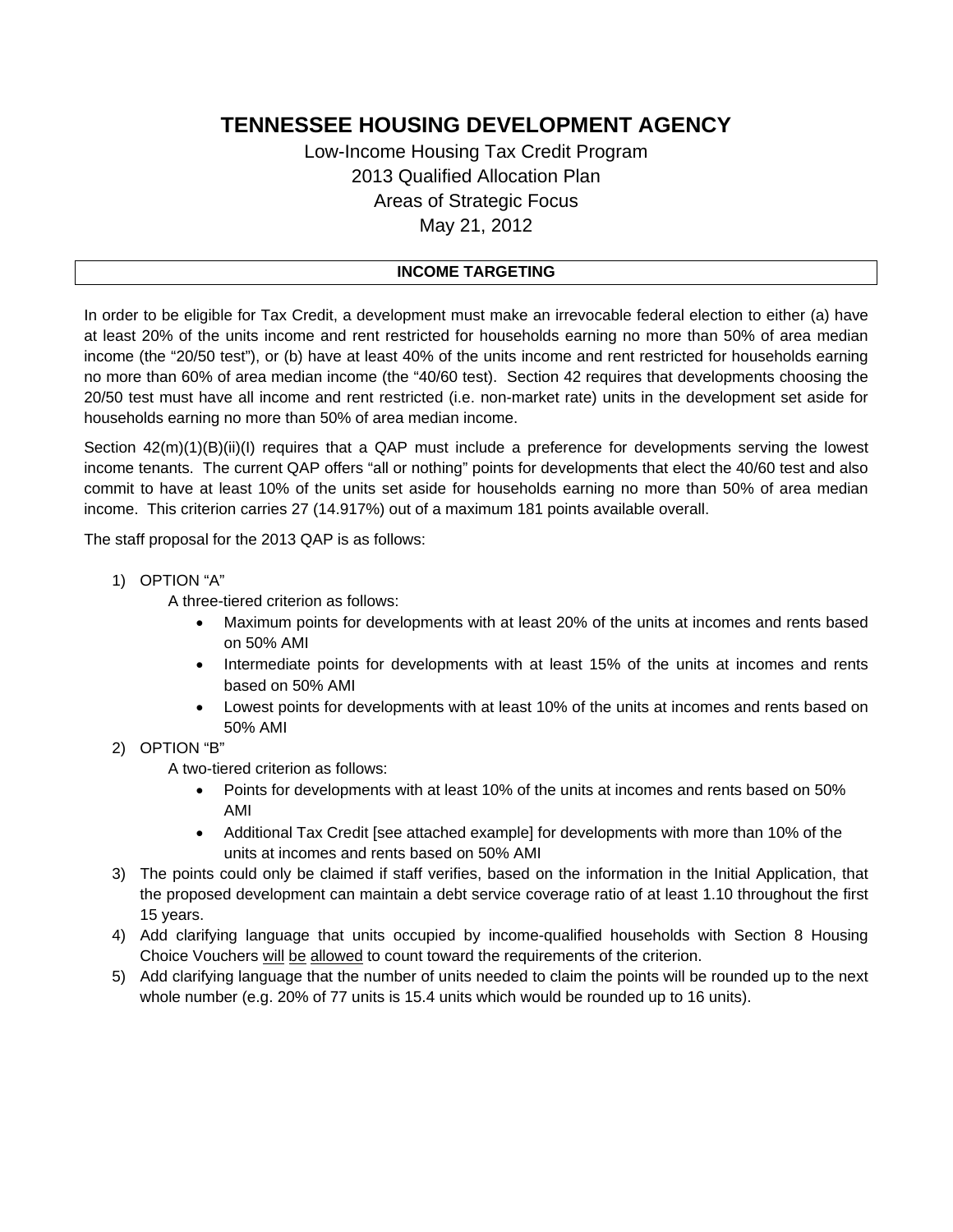Low-Income Housing Tax Credit Program 2013 Qualified Allocation Plan Areas of Strategic Focus May 21, 2012

### **MARKET STUDY PROCESS/POLICY**

A clear and concise market study is critical to the development and long-term success of low-income rental housing.

The current QAP has a well-developed market study process however, experience during the 2011 allocation round indicated that modifications were needed to clarify THDA expectations. During 2011, points were awarded to applicants with amenities located within a particular distance of the proposed property. Additionally, points were awarded to applicants that could ensure market absorption within a 12 months period. Assigning points in this manner negatively impacted the scoring and cure process.

For the 2013 QAP, we are proposing the following modifications to the market study process:

- 1) Removing points assigned to items in the market study. The points would be assigned to a selfcertification prepared by the developers that identifies the proximity of certain neighborhood characteristics and services. (see attached matrix)
- 2) Preparing an internal procedures manual for market study review; identifying when to utilize and request a third party market study and identifying a process to reject an incomplete, incorrect or poor quality market study.
- 3) Establishing a written process to maintain the list of preferred market study analysts. This process would include adding analysts to the market study list. The process to remove analysts that provide incomplete, incorrect or poor quality market studies would be defined.
- 4) Sourcing common terminology used in market studies for market analyst compliance. The market study format is being reviewed. THDA feels strongly that the market analysts should comply with the formatting requests identified in the QAP, so that all market studies contain the same basic, critical information.
- 5) Setting deadlines for commissioning market studies. Instituting a commissioned by date would allow THDA to obtain information on market studies being prepared for THDA's review in the upcoming funding round. Then THDA could share this information with all market analysts so that their studies would take into account other proposed applications.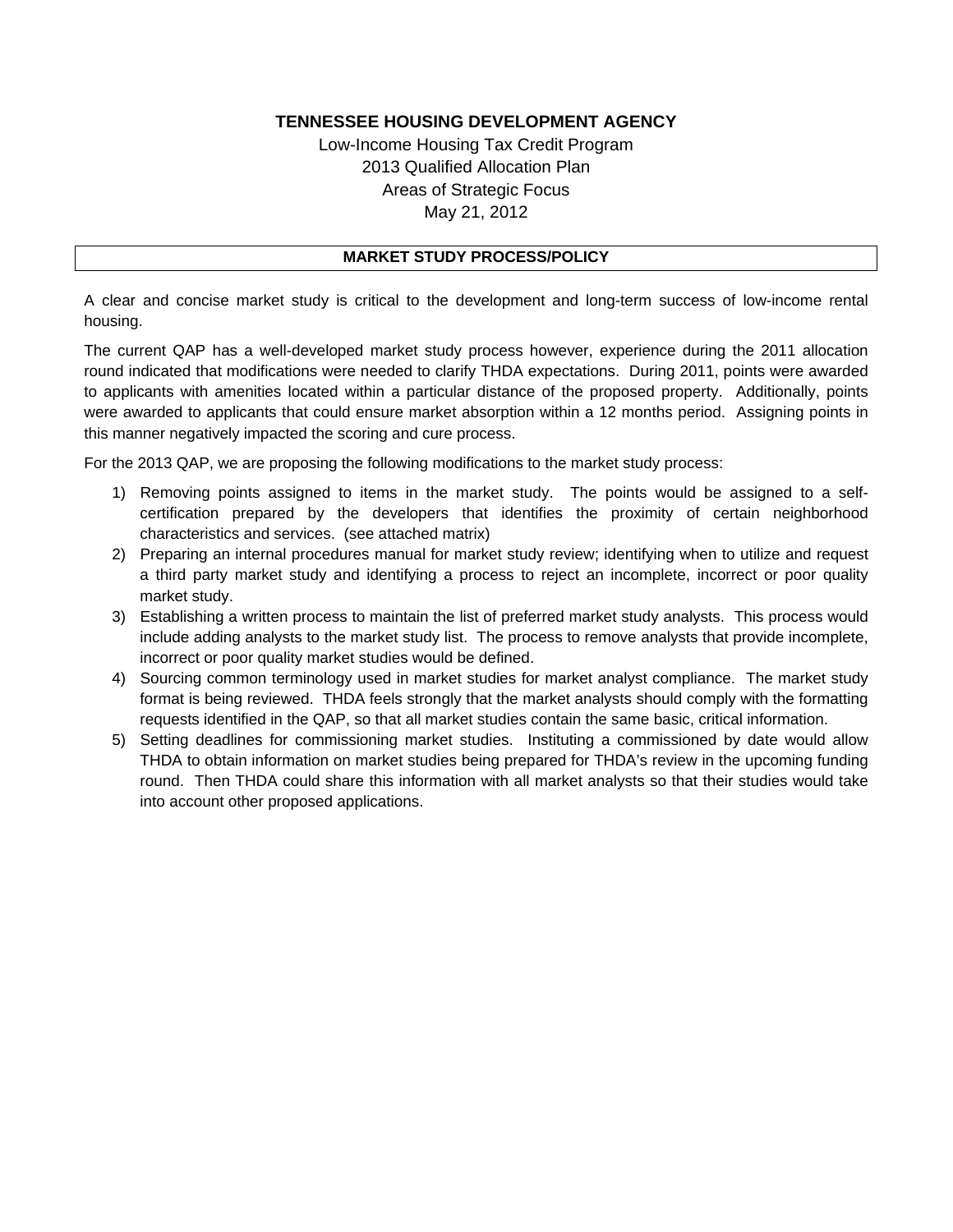## **NEIGHBORHOOD CHARACTERISTICS**

**For urban counties as specified in Exhibit 1: The distance will be determined using www.Walkscore.com. To claim points, please print out the walk score distance and provide it as supporting documentation for each characteristic claimed.** 

**For rural counties as specified in Exhibit 1: The distance will be determined using www.maps.Google.com. To claim points, derive the distance by taking the measurement from the point closest to the site entrance to the point closest to the neighborhood characteristic entrance. Please print out the Google map distance and provide it as supporting documentation for each characteristic claimed.** 

| <b>Neighborhood Characteristic Defined</b>                                                                                                                                                                                                                                                                                                                                                                                                                                                                                                                                                                                  | <b>Distance</b>    | <b>Points</b> |              |
|-----------------------------------------------------------------------------------------------------------------------------------------------------------------------------------------------------------------------------------------------------------------------------------------------------------------------------------------------------------------------------------------------------------------------------------------------------------------------------------------------------------------------------------------------------------------------------------------------------------------------------|--------------------|---------------|--------------|
| <b>Maximum Points Available: 15 points</b>                                                                                                                                                                                                                                                                                                                                                                                                                                                                                                                                                                                  | <b>Urban</b>       | <b>Rural</b>  |              |
| <b>Full service grocery</b> must be open and available to the general<br>public and operate during regular business hours, its major retail<br>function selling a full range of groceries including meats,<br>produce, dairy products and household supplies, e.g. Kroger,<br>Publix, Jitney Jungle, Food City, Bi-Lo, Wal-Mart Super Center, Super<br>Kmart, Super Target, Trader Joe's, The Fresh Market, Ingle's Market,<br>IGA, Stop and Shop, Food Lion, Save-A-Lot, Harris Teeter, Whole<br>Foods, Piggly Wiggly, Lowes Foods, etc. (if the grocery contains a<br>full service bank, 1 point may be claimed for each) | 1 mile             | 2 miles       | 1            |
| <b>Pharmacy or Drug Store</b> must be open and available to the<br>general public and operate during regular business hours, its<br>major retail function selling a full range of medical, health or<br>prescription supplies, such as CVS, Walgreens, Rite Aid, HealthSaver,<br>etc.                                                                                                                                                                                                                                                                                                                                       | 1 mile             | 2 miles       | 1            |
| Full service restaurant and /or retail center                                                                                                                                                                                                                                                                                                                                                                                                                                                                                                                                                                               | 2 miles            | 4 miles       | $\mathbf{1}$ |
| <b>Stand-alone shopping stores</b> which must be open and available<br>to the general public and operate during regular business hours,<br>its major retail function selling a full range of sundries, <i>such as Big</i><br>Lot's, Dollar General, Dollar Tree, Everything's a Dollar, Family<br>Dollar, Kmart, Roses, Target, Walmart, etc.                                                                                                                                                                                                                                                                               | 2 miles            | 4 miles       | 1            |
| Public transportation access (e.g. bus stop or passenger train<br>station)                                                                                                                                                                                                                                                                                                                                                                                                                                                                                                                                                  | $\frac{1}{2}$ mile | 1 mile        | $\mathbf{1}$ |
| <b>Full service bank or credit union</b> (ATMs do not qualify)                                                                                                                                                                                                                                                                                                                                                                                                                                                                                                                                                              | 1 mile             | 2 miles       | $\mathbf{1}$ |
| <b>Health Care Facilities including: Doctor's offices, (general</b><br>practitioners, not specialized practices), State or County Health<br><b>Clinics, Walk-in or Urgent Care Clinics</b> (that does not require a<br>prior appointment), <b>Emergency Clinics or Hospitals</b> (facilities<br>must not be exclusive)                                                                                                                                                                                                                                                                                                      | 2 miles            | 4 miles       | 1            |
| <b>Public community centers</b> that offer a broad spectrum of<br>services suited to the diverse needs and interests of persons in the<br>surrounding neighborhood (e.g. senior centers, city/county recreation<br>center)                                                                                                                                                                                                                                                                                                                                                                                                  | 2 miles            | 4 miles       | 1            |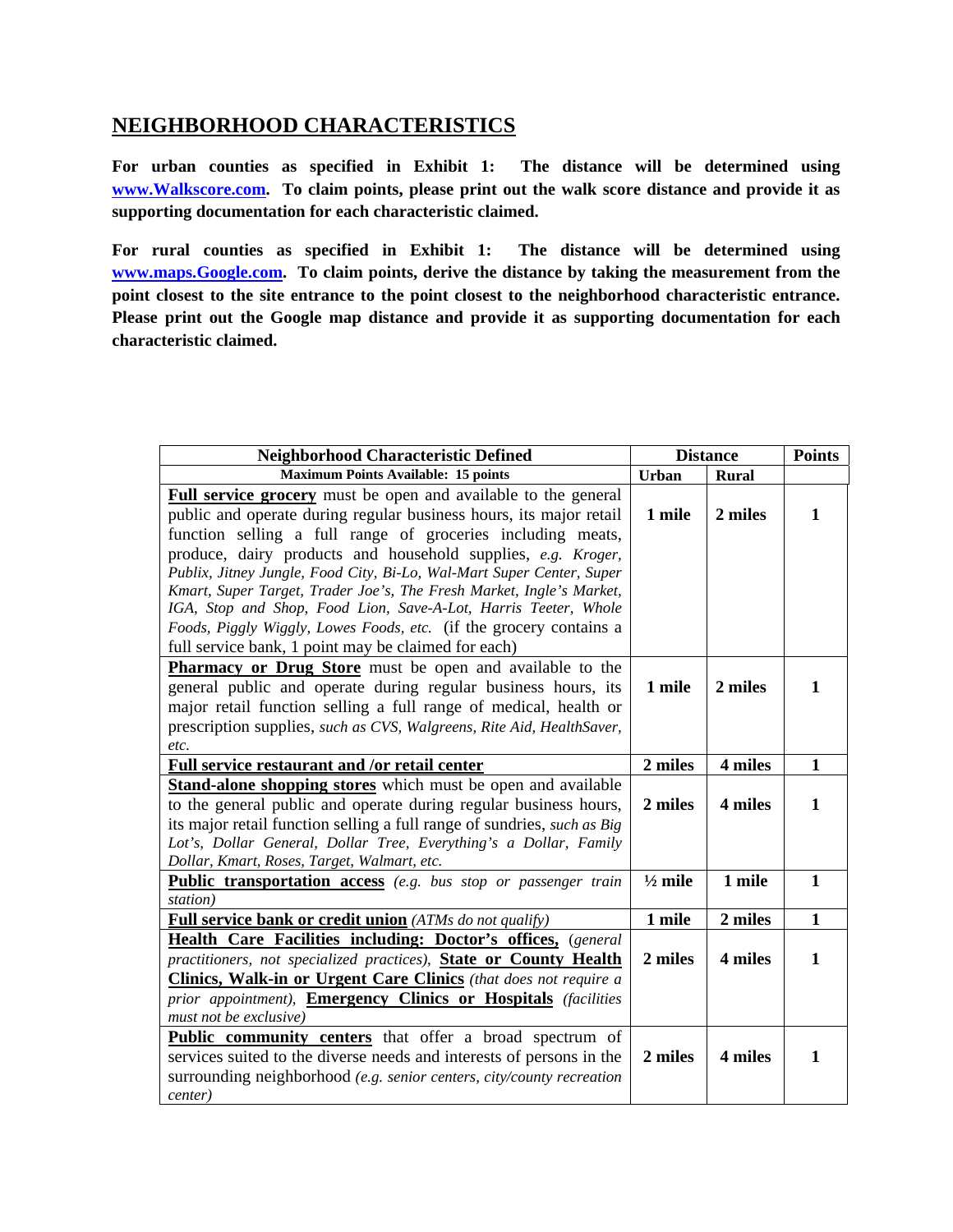| <b>Public Library</b> (a facility that is part of a city, county, state or<br>regional public library system or cooperative that maintains materials<br>available for the general public to borrow at no cost)                                                                                                                                                                                                                                                                                                                                                                                    | 1 mile  | 2 miles  |  |
|---------------------------------------------------------------------------------------------------------------------------------------------------------------------------------------------------------------------------------------------------------------------------------------------------------------------------------------------------------------------------------------------------------------------------------------------------------------------------------------------------------------------------------------------------------------------------------------------------|---------|----------|--|
| <b>Public park</b> (an outdoor public location listed and maintained by a<br>local government department), playground or recreational area or<br><b>gymnasium.</b> (They must be open to the general public and available to<br>the targeted tenant populations with no admission fee required.<br>Locations that are not intended for the general public such as locally<br>maintained dog parks, skate parks and golf courses will not be<br>considered public parks. Playgrounds at churches, schools, or in other<br>neighborhoods, and private gyms will not be eligible to receive points.) | 2 miles | 4 miles  |  |
| <b>U.S. Post Office</b>                                                                                                                                                                                                                                                                                                                                                                                                                                                                                                                                                                           | 2 miles | 4 miles  |  |
| Convenience store with gas station                                                                                                                                                                                                                                                                                                                                                                                                                                                                                                                                                                | 1 mile  | 2 miles  |  |
| <b>Churches or places of worship</b> (Must operate as not for profit)                                                                                                                                                                                                                                                                                                                                                                                                                                                                                                                             | 1 mile  | 2 miles  |  |
| <i>organizations</i> ).                                                                                                                                                                                                                                                                                                                                                                                                                                                                                                                                                                           |         |          |  |
| <b>Police Station or Sheriff Offices</b>                                                                                                                                                                                                                                                                                                                                                                                                                                                                                                                                                          | 5 miles | 10 miles |  |
| <b>Fire Stations</b> (including Volunteer Fire Stations)                                                                                                                                                                                                                                                                                                                                                                                                                                                                                                                                          | 5 miles | 10 miles |  |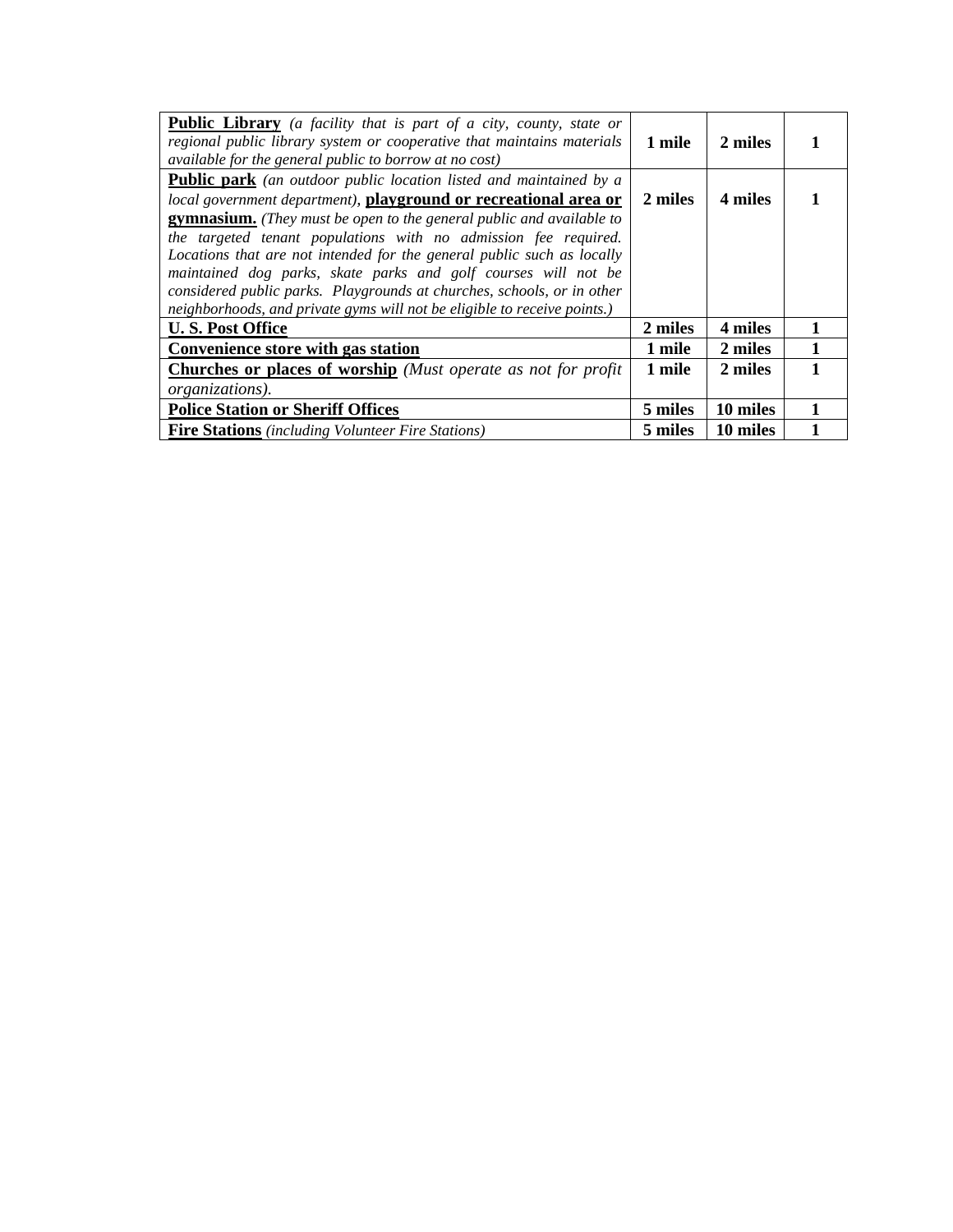Low-Income Housing Tax Credit Program 2013 Qualified Allocation Plan Areas of Strategic Focus May 21, 2012

### **LEVERAGING**

Staff is recommending that this issue be deferred for further study.

As internal discussions regarding the operationalizing of this criterion developed, a number of issues arose including, among others, what types of contribution should be counted as leverage, how to verify that a firm commitment for the contribution is in place, how to handle situations in which the contribution is not made notwithstanding the commitment, and the current scarceness of resources available at the local level.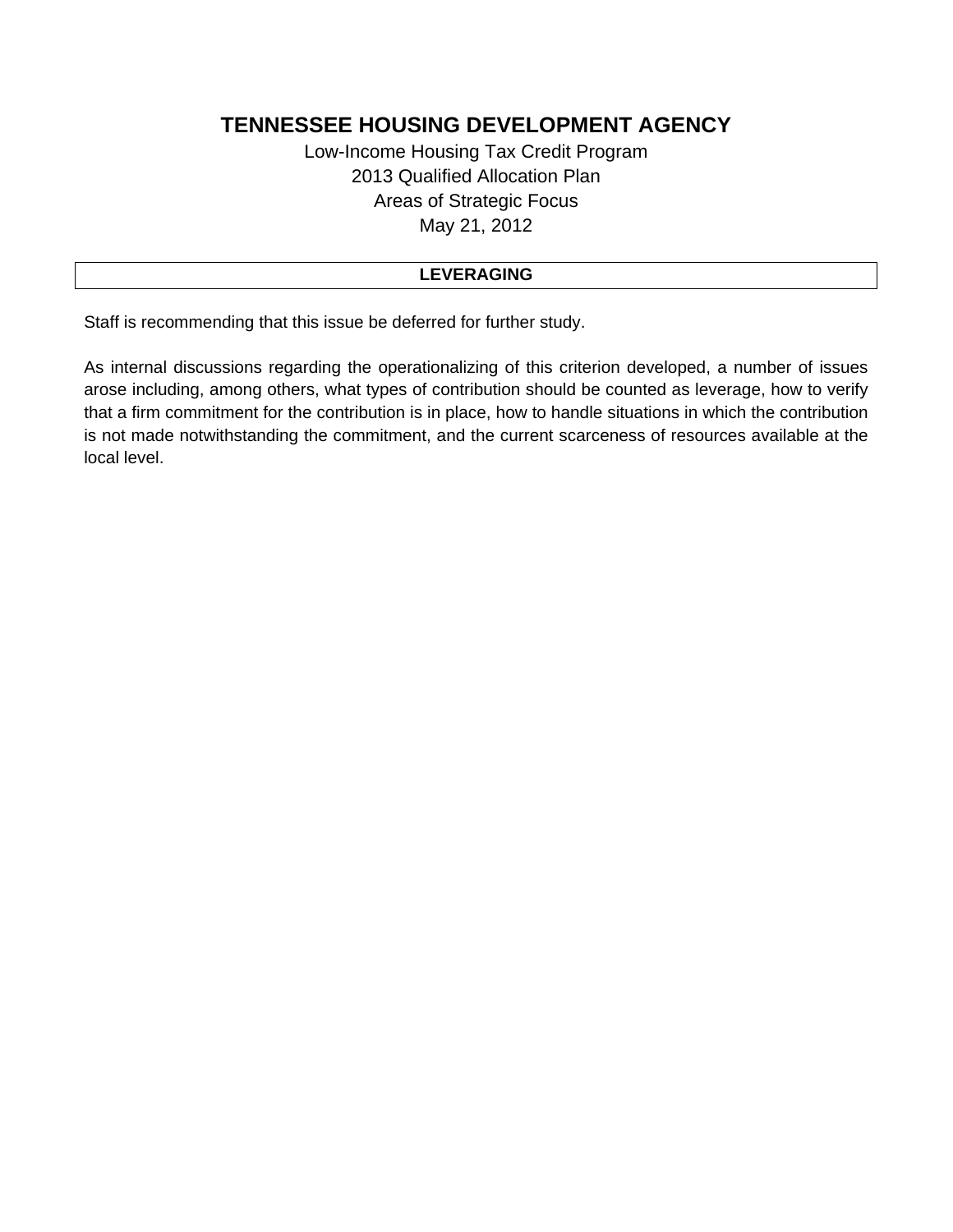Low-Income Housing Tax Credit Program 2013 Qualified Allocation Plan Areas of Strategic Focus May 21, 2012

### **EXPEDITING THE REVIEW PROCESS**

At present, the deadline for Tax Credit applications is typically early March, and the preliminary ranking of those applications that shows which ones are likely to receive an allocation is typically released in July or August. A significant portion of the intervening time, typically 6 to 7 weeks, is devoted to the cure and review process. In the cure and review process, applicants are formally notified of any deficiencies staff have identified with their application, and then applicants have a period of time in which to submit materials to "cure" those deficiencies. If there are uncured deficiencies remaining, the applicant may request that the Tax Credit Committee review the matter and grant relief.

Shortening the cure and review process would allow the preliminary ranking to be posted sooner and give applicants the benefit of being able to move forward, both with physical construction and financing, earlier. Shortening the cure and review process would also reward applications submitted with no or very minimal deficiencies.

Additional information:

- 1) Setting the deadline for submission of applications in early February would potentially allow the ranking to be posted as early as the beginning of June.
- 2) Staff proposes implementing a process in which Initial Applications are first reviewed for overall completeness. Initial Applications that are deemed substantially incomplete would be disqualified. This would assure that the applications undergoing a full review would be of high quality and thereby help shorten the overall review time.
- 3) Please see attached list of "major", "medium", and "minor" deficiencies.
- 4) Major deficiencies would count as 3 "strikes", medium deficiencies would count as 2 "strikes", and minor deficiencies would count as 1 "strike".
- 5) Initial Applications that have 7 or more "strikes" would be considered substantially incomplete.
- 6) Staff proposes to create a process in which applicants facing disqualification due to incompleteness may request a review of the circumstances by an ad hoc committee consisting of 1 THDA Board member and the Executive Director of THDA. The ad hoc committee reviews would take place as soon as possible after the submission of the Initial Application so that any Initial Application that is granted relief could be fully reviewed in a timely manner.
- 7) Staff is also proposing a 3-tiered scoring criterion to award points to Initial Applications based on degree of completeness and accuracy. The top tier (most points) would be for Initial Applications that are complete and have no issues requiring clarification or correction. The middle tier would be for Initial Applications that are complete and fully address all issues requiring clarification or correction prior to the issuance of a Cure Notice. The bottom tier (least points) would be for Initial Applications that are complete and fully address all issues requiring clarification or correction prior to the conclusion of the cure period.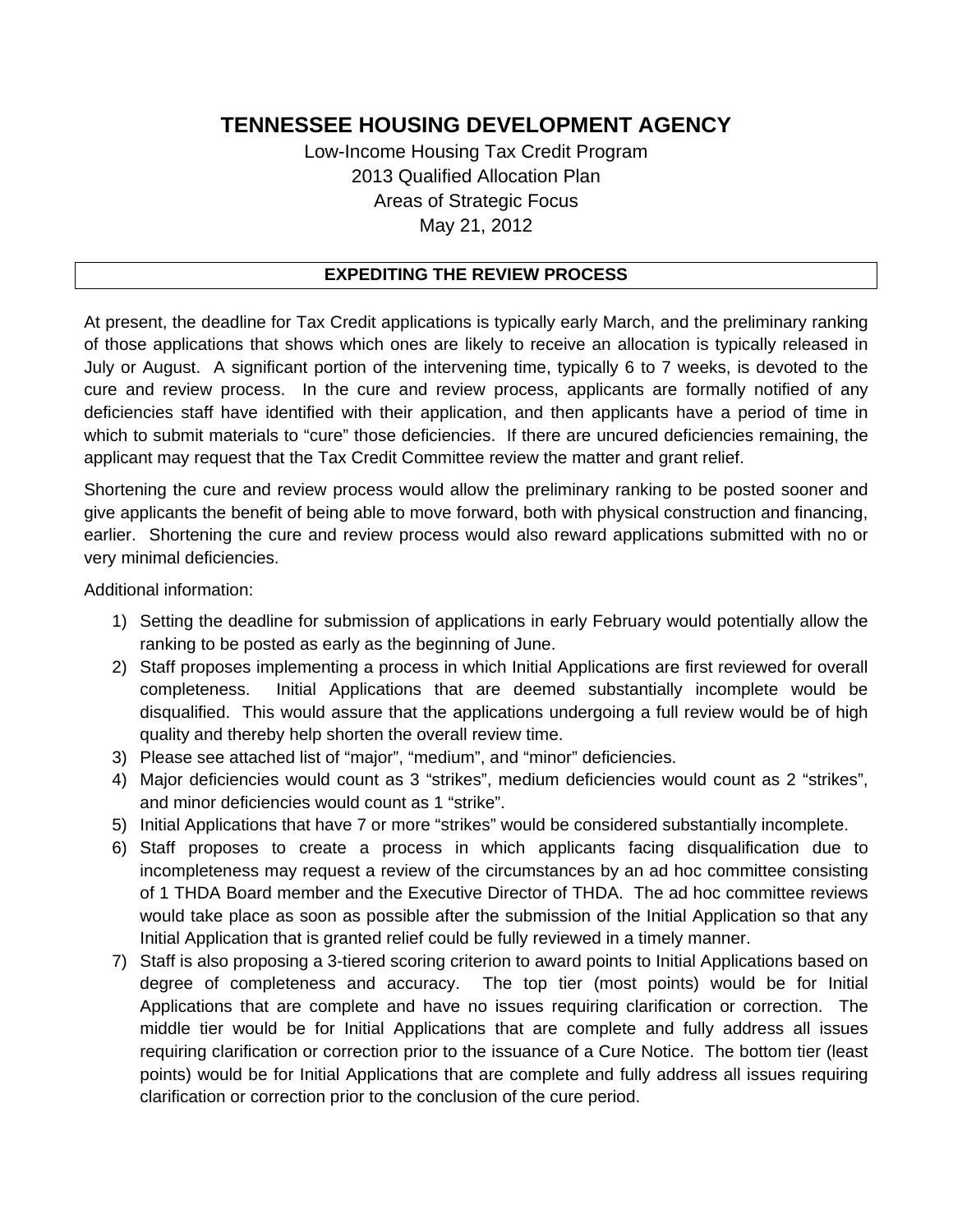Low-Income Housing Tax Credit Program May 21, 2012

## **REVIEW PROCESS**

## **MAJOR**

Application & Certification missing entirely Attachments 4 and 5 missing entirely or not identifying individual people Property Control (both levels) missing Appraisal, Market Study and/or PNA missing or incomplete Zoning letter missing Checklist missing

## **MEDIUM**

Application & Certification with missing pages Attachments 4 and 5 identifying people but missing entities Property Control (one level missing) or incomplete or incorrect (i.e. legal description doesn't match) Any other Attachment missing or not completed

## **MINOR**

Application & Certification with signature or notary block incomplete or incorrect Application & Certification with Question 1 not completed properly Property Control not signed by proper parties (buyer or seller) Attachment 20 signature incorrect Attachment 21 signature block incorrect Attachment 23 not signed by proper city/county official Question 5 of the application missing answers to any question marked "yes" Any Attachment with multiple pages missing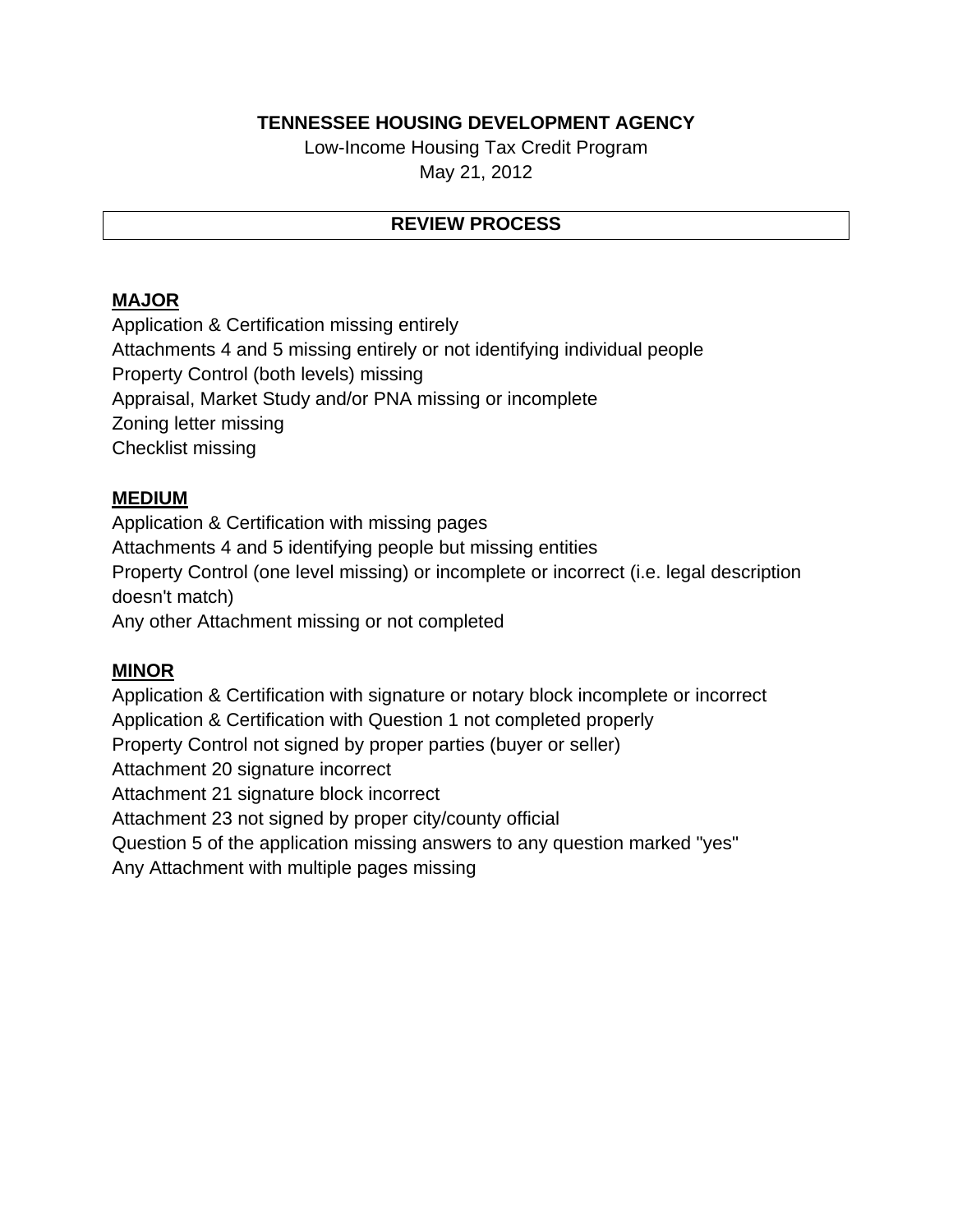Low-Income Housing Tax Credit Program 2013 Qualified Allocation Plan Areas of Strategic Focus May 21, 2012

### **SUPPORTIVE SERVICES**

The current QAP requires a comprehensive supportive service plan to be included in the application for proposed developments seeking to qualify for the Special Housing Needs Set-Aside by serving homeless households.

Section 42(m)(1)(C)(vii) requires a selection criterion to address "tenants with children". This requirement is currently satisfied by allowing proposed developments to qualify for the Special Housing Needs Set-Aside by having at least 35% of the units with 3 or more bedrooms.

Prior to the creation of the Special Housing Needs Set-Aside for 2011, the 2010 QAP offered either 3 points (1.107%) or 5 points (1.845%) out of 271 as follows:

Developments with units designed and built for large families, (i.e., three or more bedrooms). Certification in the form of **Attachment 30** will be required following the issuance of the Reservation Notice and prior to issuing the IRS Form 8609.

| Percent of Units | Points   |
|------------------|----------|
| $8\% - 10\%$     | 3 points |
| above 10\%       | 5 points |

Virtually all proposed developments claimed 5 points under this criterion.

The staff proposal for 2013 is as follows:

- 1) Require that in order to qualify for the Special Housing Needs Set-Aside, the Initial Application must include verification of agreements with service providers for on-site services, throughout the compliance period, such as staff support for the elderly, individuals with mental health issues, developmental, or other social needs, as applicable.
- 2) Replace the "families with children" category in the Special Housing Needs Set-Aside with a scoring criterion.
- 3) The scoring criterion would require the Initial Application to include an Affirmative Marketing Plan for households with children.
- 4) To further satisfy the requirements of §42(m)(1)(C)(vii), on-site amenities such as a ball court, playground, and/or tot lot, a computer room with free internet access, or an after-school tutoring/homework help program could be required in order for points to be awarded.